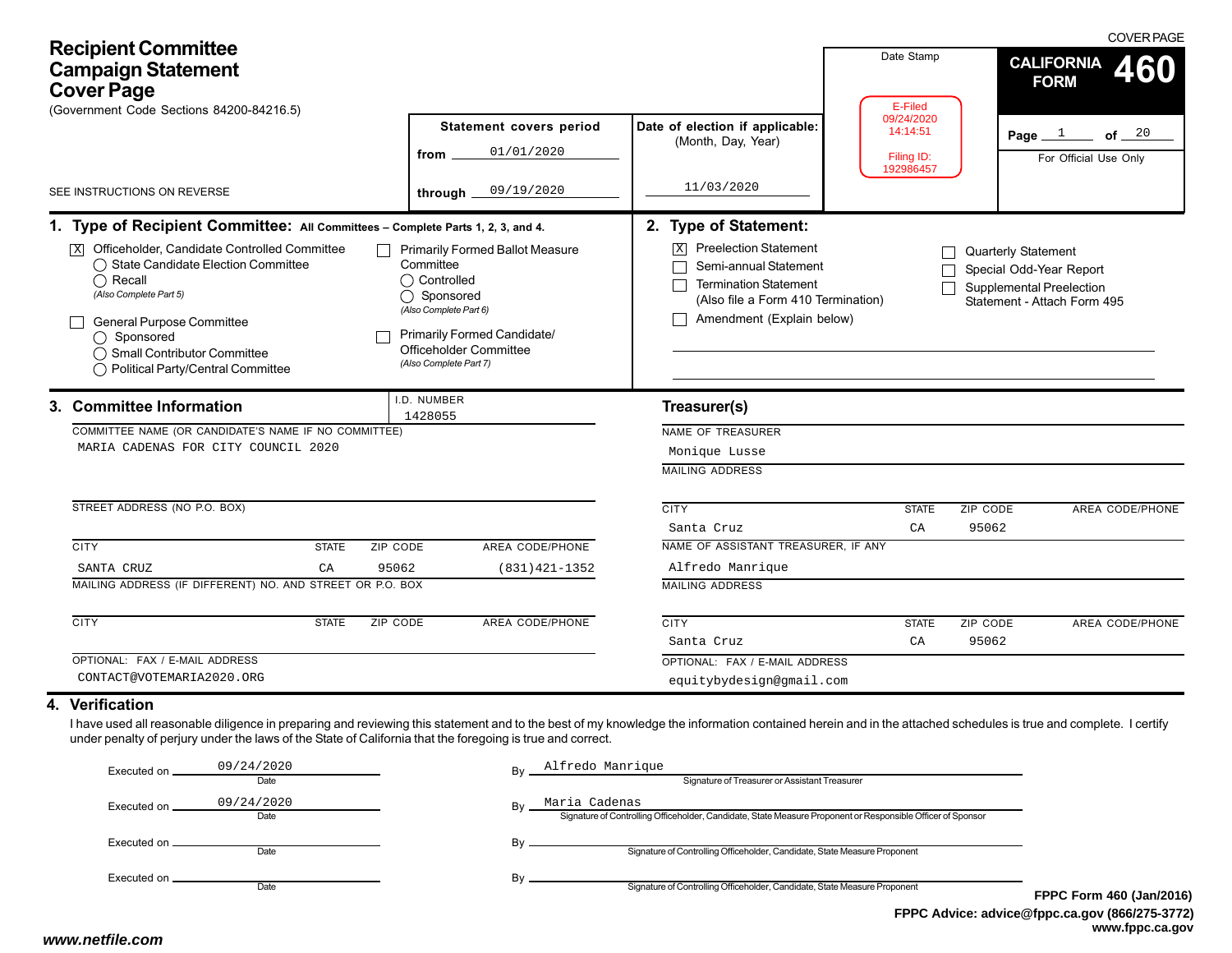#### **Recipient Committee Campaign Statement Cover Page — Part 2**

#### **5. Officeholder or Candidate Controlled Committee**

| NAME OF OFFICEHOLDER OR CANDIDATE                                          |             |              |       |
|----------------------------------------------------------------------------|-------------|--------------|-------|
| Maria Cadenas                                                              |             |              |       |
| OFFICE SOUGHT OR HELD (INCLUDE LOCATION AND DISTRICT NUMBER IF APPLICABLE) |             |              |       |
| City Council Member                                                        |             |              |       |
| RESIDENTIAL/BUSINESS ADDRESS (NO. AND STREET)                              | <b>CITY</b> | <b>STATE</b> | ZIP   |
|                                                                            | SANTA CRUZ  | СA           | 95062 |

**Related Committees Not Included in this Statement:** *List any committees not included in this statement that are controlled by you or are primarily formed to receive contributions or make expenditures on behalf of your candidacy.*

| <b>COMMITTEE NAME</b>    |                              |          | I.D. NUMBER |                       |
|--------------------------|------------------------------|----------|-------------|-----------------------|
|                          |                              |          |             |                       |
| <b>NAME OF TREASURER</b> |                              |          |             | CONTROLLED COMMITTEE? |
|                          |                              |          | <b>YES</b>  | <b>NO</b>             |
| <b>COMMITTEE ADDRESS</b> | STREET ADDRESS (NO P.O. BOX) |          |             |                       |
|                          |                              |          |             |                       |
| <b>CITY</b>              | <b>STATE</b>                 | ZIP CODE |             | AREA CODE/PHONE       |
|                          |                              |          |             |                       |
| <b>COMMITTEE NAME</b>    |                              |          | I.D. NUMBER |                       |
|                          |                              |          |             |                       |
|                          |                              |          |             |                       |
| <b>NAME OF TREASURER</b> |                              |          |             | CONTROLLED COMMITTEE? |
|                          |                              |          | <b>YES</b>  | NO.                   |
| <b>COMMITTEE ADDRESS</b> | STREET ADDRESS (NO P.O. BOX) |          |             |                       |
|                          |                              |          |             |                       |
| <b>CITY</b>              | <b>STATE</b>                 | ZIP CODE |             | AREA CODE/PHONE       |
|                          |                              |          |             |                       |

#### **6. Primarily Formed Ballot Measure Committee**

NAME OF BALLOT MEASURE

| BALLOT NO. OR LETTER | <b>JURISDICTION</b> | <b>SUPPORT</b><br><b>OPPOSE</b> |
|----------------------|---------------------|---------------------------------|
|----------------------|---------------------|---------------------------------|

**Identify the controlling officeholder, candidate, or state measure proponent, if any.**

NAME OF OFFICEHOLDER, CANDIDATE, OR PROPONENT

| OFFICE SOUGHT OR HELD | I DISTRICT NO. IF ANY |
|-----------------------|-----------------------|
|                       |                       |

#### **7. Primarily Formed Candidate/Officeholder Committee** *List names of officeholder(s) or candidate(s) for which this committee is primarily formed.*

| NAME OF OFFICEHOLDER OR CANDIDATE | OFFICE SOUGHT OR HELD | <b>SUPPORT</b><br><b>OPPOSE</b> |
|-----------------------------------|-----------------------|---------------------------------|
| NAME OF OFFICEHOLDER OR CANDIDATE | OFFICE SOUGHT OR HELD | <b>SUPPORT</b><br><b>OPPOSE</b> |
| NAME OF OFFICEHOLDER OR CANDIDATE | OFFICE SOUGHT OR HELD | <b>SUPPORT</b><br><b>OPPOSE</b> |
| NAME OF OFFICEHOLDER OR CANDIDATE | OFFICE SOUGHT OR HELD | <b>SUPPORT</b><br><b>OPPOSE</b> |

*Attach continuation sheets if necessary*

COVER PAGE - PART 2

**460**

Page <u>2</u> of 20

**CALIFORNIA FORM**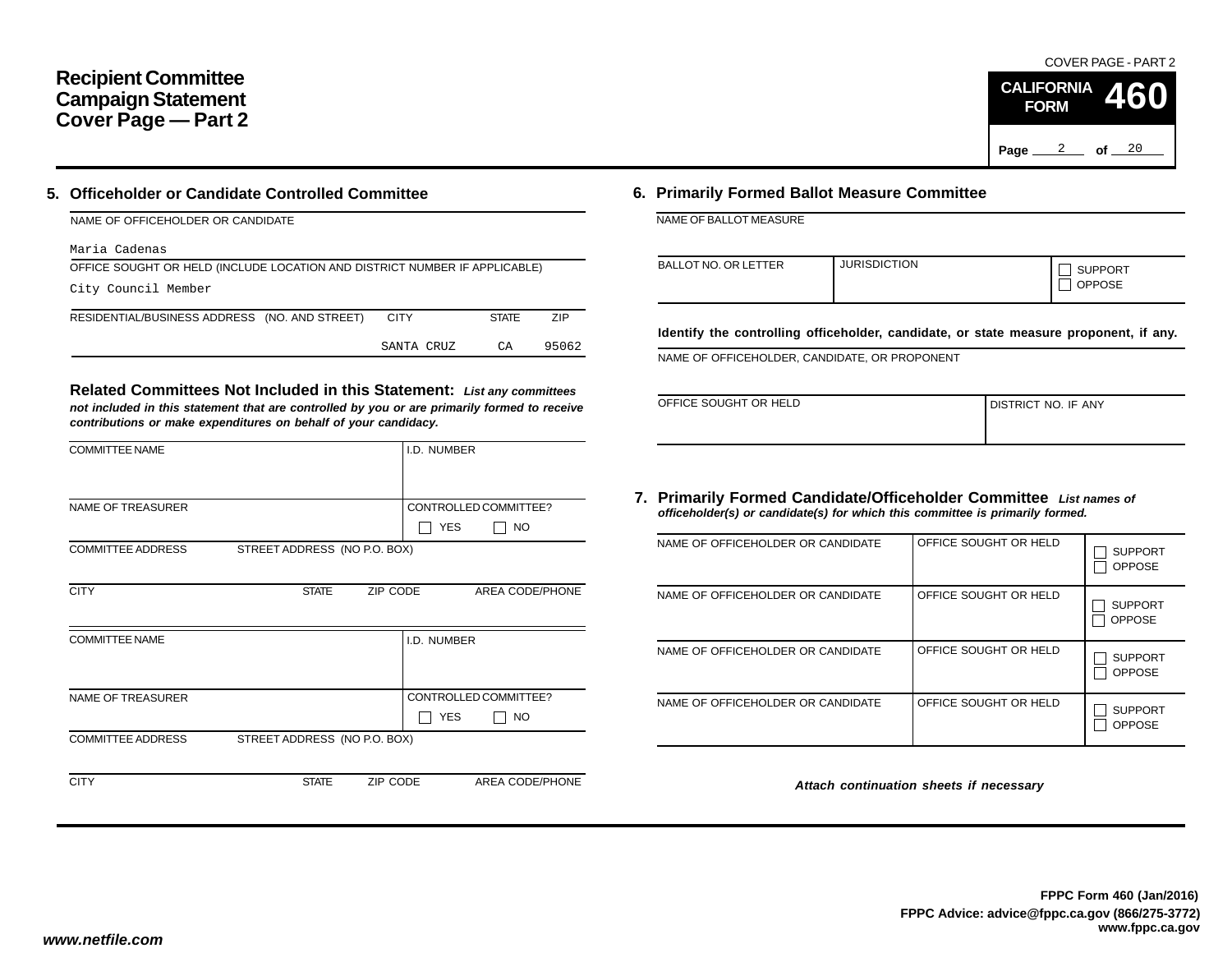| <b>Campaign Disclosure Statement</b>                                              |    |                                                                  |  |                                                            |                               | SUMMARY PAGE                  |                                                                                                                                                                                                                                                                                                                     |  |  |  |
|-----------------------------------------------------------------------------------|----|------------------------------------------------------------------|--|------------------------------------------------------------|-------------------------------|-------------------------------|---------------------------------------------------------------------------------------------------------------------------------------------------------------------------------------------------------------------------------------------------------------------------------------------------------------------|--|--|--|
| <b>Summary Page</b>                                                               |    | Amounts may be rounded<br>to whole dollars.                      |  |                                                            |                               | Statement covers period       | <b>CALIFORNIA</b><br>460                                                                                                                                                                                                                                                                                            |  |  |  |
|                                                                                   |    |                                                                  |  |                                                            | from $\overline{\phantom{a}}$ | 01/01/2020                    | <b>FORM</b>                                                                                                                                                                                                                                                                                                         |  |  |  |
| SEE INSTRUCTIONS ON REVERSE                                                       |    |                                                                  |  |                                                            | through.                      | 09/19/2020                    | Page $3$ of $20$                                                                                                                                                                                                                                                                                                    |  |  |  |
| NAME OF FILER                                                                     |    |                                                                  |  |                                                            |                               |                               | I.D. NUMBER                                                                                                                                                                                                                                                                                                         |  |  |  |
| MARIA CADENAS FOR CITY COUNCIL 2020                                               |    |                                                                  |  |                                                            |                               |                               | 1428055                                                                                                                                                                                                                                                                                                             |  |  |  |
| <b>Contributions Received</b>                                                     |    | Column A<br>TOTAL THIS PERIOD<br>(FROM ATTACHED SCHEDULES)       |  | <b>Column B</b><br>CALENDAR YEAR<br>TOTAL TO DATE          |                               | <b>General Elections</b>      | <b>Calendar Year Summary for Candidates</b><br>Running in Both the State Primary and                                                                                                                                                                                                                                |  |  |  |
|                                                                                   |    |                                                                  |  | $\frac{1}{3}$ 8,974.00                                     |                               |                               |                                                                                                                                                                                                                                                                                                                     |  |  |  |
|                                                                                   |    | 0.00                                                             |  |                                                            | 0.00                          |                               | $1/1$ through $6/30$<br>7/1 to Date                                                                                                                                                                                                                                                                                 |  |  |  |
|                                                                                   |    |                                                                  |  | $\frac{8,974.00}{8}$                                       |                               | 20. Contributions<br>Received | $\frac{1}{2}$ $\frac{1}{2}$ $\frac{1}{2}$ $\frac{1}{2}$ $\frac{1}{2}$ $\frac{1}{2}$ $\frac{1}{2}$ $\frac{1}{2}$ $\frac{1}{2}$ $\frac{1}{2}$ $\frac{1}{2}$ $\frac{1}{2}$ $\frac{1}{2}$ $\frac{1}{2}$ $\frac{1}{2}$ $\frac{1}{2}$ $\frac{1}{2}$ $\frac{1}{2}$ $\frac{1}{2}$ $\frac{1}{2}$ $\frac{1}{2}$ $\frac{1}{2}$ |  |  |  |
|                                                                                   |    | 50.00                                                            |  |                                                            | 50.00                         | 21. Expenditures              |                                                                                                                                                                                                                                                                                                                     |  |  |  |
|                                                                                   |    |                                                                  |  | $\frac{1}{2}$                                              | 9,024.00                      | Made                          |                                                                                                                                                                                                                                                                                                                     |  |  |  |
| <b>Expenditures Made</b>                                                          |    |                                                                  |  |                                                            |                               |                               | <b>Expenditure Limit Summary for State</b>                                                                                                                                                                                                                                                                          |  |  |  |
|                                                                                   |    |                                                                  |  |                                                            |                               | <b>Candidates</b>             |                                                                                                                                                                                                                                                                                                                     |  |  |  |
|                                                                                   |    | 0.00                                                             |  |                                                            | 0.00                          |                               |                                                                                                                                                                                                                                                                                                                     |  |  |  |
|                                                                                   |    |                                                                  |  | \$ 6,435.86                                                |                               |                               | 22. Cumulative Expenditures Made*<br>(If Subject to Voluntary Expenditure Limit)                                                                                                                                                                                                                                    |  |  |  |
|                                                                                   |    |                                                                  |  |                                                            | 360.51                        | Date of Election              | Total to Date                                                                                                                                                                                                                                                                                                       |  |  |  |
|                                                                                   |    | 50.00                                                            |  |                                                            | 50.00                         | (mm/dd/yy)                    |                                                                                                                                                                                                                                                                                                                     |  |  |  |
|                                                                                   |    |                                                                  |  | $\frac{1}{2}$                                              | 6,846.37                      |                               | $\frac{1}{2}$                                                                                                                                                                                                                                                                                                       |  |  |  |
| <b>Current Cash Statement</b>                                                     |    |                                                                  |  |                                                            |                               | $\frac{1}{2}$                 | $\frac{1}{2}$                                                                                                                                                                                                                                                                                                       |  |  |  |
| 12. Beginning Cash Balance  Previous Summary Page, Line 16 \$ _______________0.00 |    |                                                                  |  | To calculate Column B, add                                 |                               |                               |                                                                                                                                                                                                                                                                                                                     |  |  |  |
|                                                                                   |    | 8,974.00<br>$\mathcal{L}^{\text{max}}(\mathcal{L}^{\text{max}})$ |  | amounts in Column A to the<br>corresponding amounts        |                               |                               |                                                                                                                                                                                                                                                                                                                     |  |  |  |
|                                                                                   |    | 2,020.83                                                         |  | from Column B of your last                                 |                               | reported in Column B.         | *Amounts in this section may be different from amounts                                                                                                                                                                                                                                                              |  |  |  |
|                                                                                   |    | 6,435.86                                                         |  | report. Some amounts in<br>Column A may be negative        |                               |                               |                                                                                                                                                                                                                                                                                                                     |  |  |  |
| 16. <b>ENDING CASH BALANCE</b> Add Lines 12 + 13 + 14, then subtract Line 15 \$   |    | 4,558.97                                                         |  | figures that should be<br>subtracted from previous         |                               |                               |                                                                                                                                                                                                                                                                                                                     |  |  |  |
| If this is a termination statement, Line 16 must be zero.                         |    |                                                                  |  | period amounts. If this is<br>the first report being filed |                               |                               |                                                                                                                                                                                                                                                                                                                     |  |  |  |
|                                                                                   | \$ | 0.00                                                             |  | for this calendar year, only<br>carry over the amounts     |                               |                               |                                                                                                                                                                                                                                                                                                                     |  |  |  |
| <b>Cash Equivalents and Outstanding Debts</b>                                     |    |                                                                  |  | from Lines 2, 7, and 9 (if<br>any).                        |                               |                               |                                                                                                                                                                                                                                                                                                                     |  |  |  |
|                                                                                   | \$ | 0.00                                                             |  |                                                            |                               |                               |                                                                                                                                                                                                                                                                                                                     |  |  |  |
|                                                                                   | -S | 360.51                                                           |  |                                                            |                               |                               |                                                                                                                                                                                                                                                                                                                     |  |  |  |
|                                                                                   |    |                                                                  |  |                                                            |                               |                               | FPPC Form 460 (Jan/201                                                                                                                                                                                                                                                                                              |  |  |  |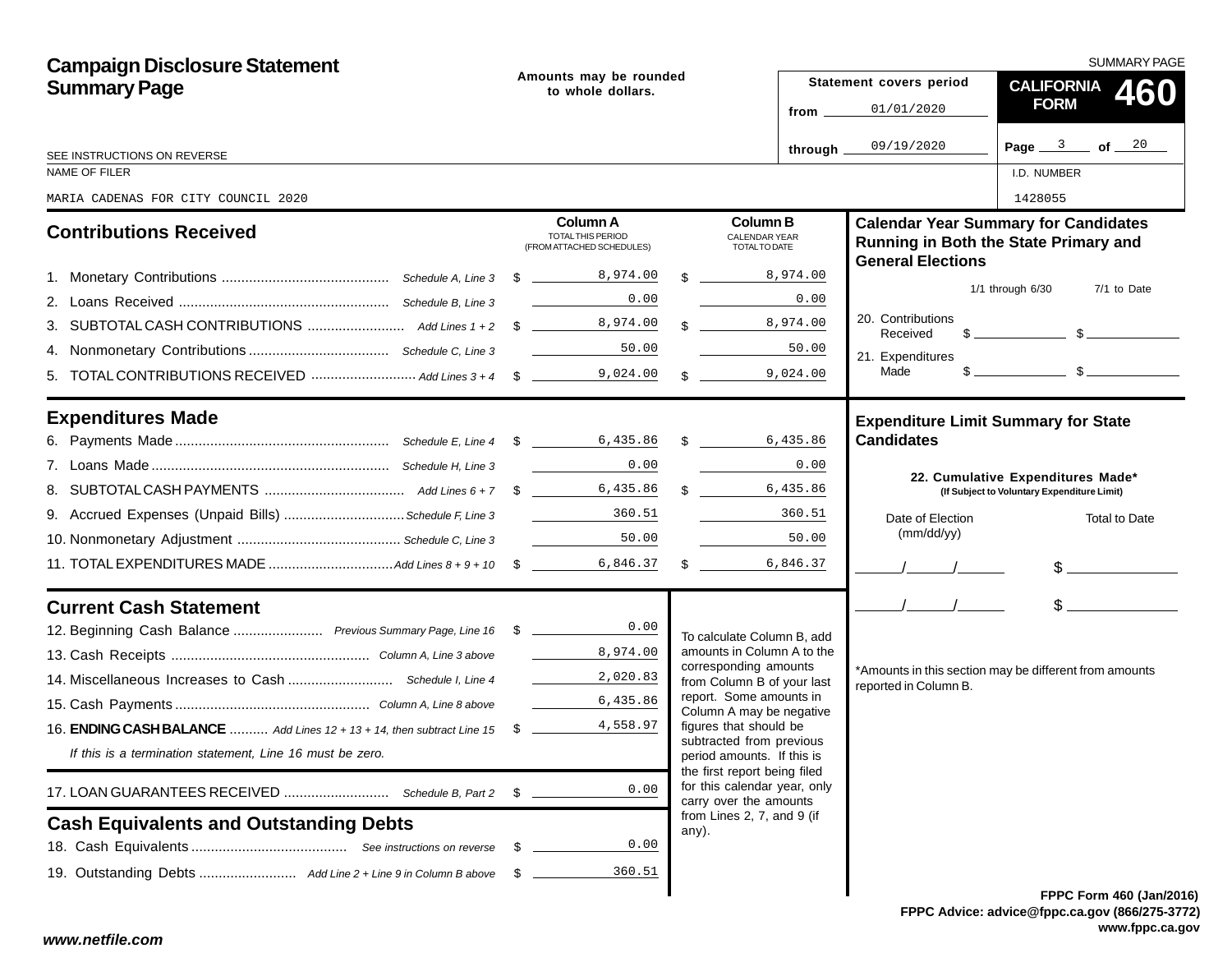| <b>Schedule A</b>              |                                                                                                                                                   |                                                                    | SCHEDULE A                                                                                          |                                          |                                                                  |                                         |                                                                          |          |  |
|--------------------------------|---------------------------------------------------------------------------------------------------------------------------------------------------|--------------------------------------------------------------------|-----------------------------------------------------------------------------------------------------|------------------------------------------|------------------------------------------------------------------|-----------------------------------------|--------------------------------------------------------------------------|----------|--|
|                                | <b>Monetary Contributions Received</b>                                                                                                            |                                                                    | Amounts may be rounded<br>Statement covers period<br>to whole dollars.<br>from                      |                                          |                                                                  | <b>CALIFORNIA</b><br>460<br><b>FORM</b> |                                                                          |          |  |
|                                | SEE INSTRUCTIONS ON REVERSE                                                                                                                       |                                                                    |                                                                                                     | through 09/19/2020                       |                                                                  |                                         | Page $4$ of $20$                                                         |          |  |
| <b>NAME OF FILER</b>           |                                                                                                                                                   |                                                                    |                                                                                                     |                                          |                                                                  | I.D. NUMBER                             |                                                                          |          |  |
|                                |                                                                                                                                                   |                                                                    |                                                                                                     |                                          |                                                                  | 1428055                                 |                                                                          |          |  |
| <b>DATE</b><br><b>RECEIVED</b> | MARIA CADENAS FOR CITY COUNCIL 2020<br>FULL NAME, STREET ADDRESS AND ZIP CODE OF CONTRIBUTOR<br>(IF COMMITTEE, ALSO ENTER I.D. NUMBER)            | <b>CONTRIBUTOR</b><br>CODE *                                       | IF AN INDIVIDUAL, ENTER<br>OCCUPATION AND EMPLOYER<br>(IF SELF-EMPLOYED, ENTER NAME<br>OF BUSINESS) | AMOUNT<br><b>RECEIVED THIS</b><br>PERIOD | <b>CUMULATIVE TO DATE</b><br>CALENDAR YEAR<br>(JAN. 1 - DEC. 31) |                                         | PER ELECTION<br>(IF REQUIRED)                                            | TO DATE  |  |
| 07/21/2020                     | Caitlin Brune<br>Santa Cruz, CA 95062                                                                                                             | $X$ IND<br>$\Box$ COM<br>$\Box$ OTH<br>$\Box$ PTY<br>$\square$ SCC | Consultant<br>DBA Caitlin Brune                                                                     | 100.00                                   |                                                                  | 100.00 G2020                            |                                                                          | \$100.00 |  |
| 07/21/2020                     | Grosz Charles<br>Milwaukee, WI 53204                                                                                                              | $X$ IND<br>$\Box$ COM<br>$\Box$ OTH<br>$\Box$ PTY<br>$\square$ SCC | Executive and Artistic<br>Director<br>Early Music Now                                               | 100.00                                   |                                                                  | 100.00 G2020                            |                                                                          | \$100.00 |  |
| 07/22/2020                     | Jessica Parr<br>Santa Cruz, CA 95060                                                                                                              | $X$ IND<br>$\Box$ COM<br>$\Box$ OTH<br>$\Box$ PTY<br>$\square$ SCC | Foundation Director<br><b>CCOF</b>                                                                  | 100.00                                   |                                                                  | 100.00 G2020                            |                                                                          | \$100.00 |  |
| 07/24/2020                     | Coonerty for County Supervisor 2014 (ID#<br>1360850)<br>Santa Cruz, CA 95060                                                                      | $\Box$ IND<br>$X$ COM<br>$\Box$ OTH<br>$\Box$ PTY<br>$\square$ SCC |                                                                                                     | 250.00                                   |                                                                  | 250.00 G2020                            |                                                                          | \$250.00 |  |
| 07/25/2020                     | Charles Vaske<br>Santa Cruz, CA 95060                                                                                                             | $X$ IND<br>$\Box$ COM<br>$\Box$ OTH<br>$\Box$ PTY<br>$\Box$ scc    | Scientist<br>ImmunityBio                                                                            | 250.00                                   |                                                                  | 250.00 G2020                            |                                                                          | \$250.00 |  |
|                                |                                                                                                                                                   |                                                                    | <b>SUBTOTAL \$</b>                                                                                  | 800.00                                   |                                                                  |                                         |                                                                          |          |  |
|                                | <b>Schedule A Summary</b><br>1. Amount received this period - itemized monetary contributions.                                                    |                                                                    |                                                                                                     | 7,949.00                                 |                                                                  | *Contributor Codes<br>IND-Individual    | COM-Recipient Committee<br>(other than PTY or SCC)                       |          |  |
|                                | 2. Amount received this period – unitemized monetary contributions of less than \$100 \$<br>3. Total monetary contributions received this period. |                                                                    |                                                                                                     | 1,025.00<br>8,974.00                     |                                                                  | PTY - Political Party                   | OTH - Other (e.g., business entity)<br>SCC - Small Contributor Committee |          |  |
|                                | (Add Lines 1 and 2. Enter here and on the Summary Page, Column A, Line 1.)  TOTAL \$                                                              |                                                                    |                                                                                                     |                                          |                                                                  |                                         |                                                                          |          |  |

#### *www.netfile.com*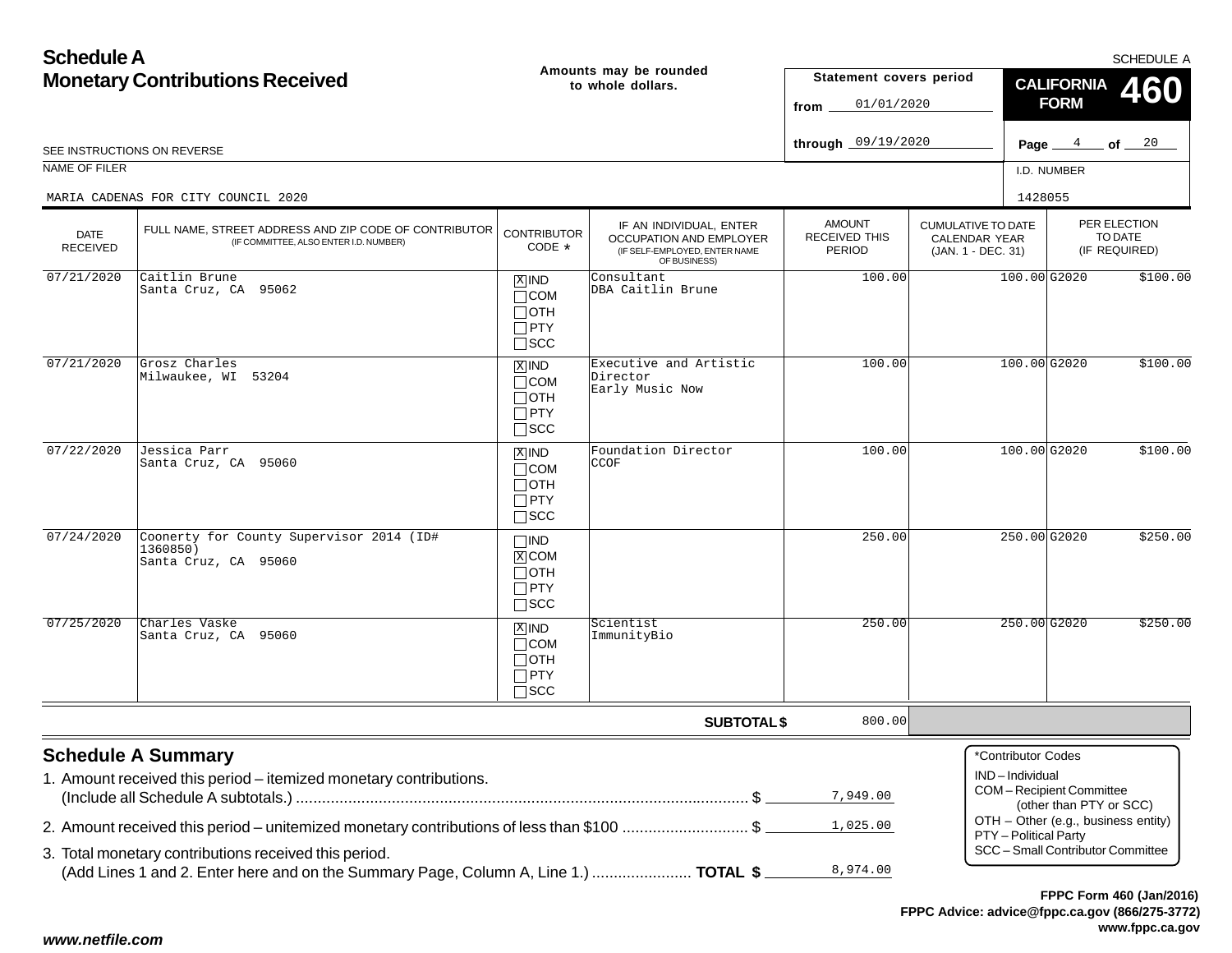| <b>Schedule A (Continuation Sheet)</b><br><b>Monetary Contributions Received</b><br><b>NAME OF FILER</b> |                                                                                                                                        | Amounts may be rounded<br>to whole dollars.                                       |                                                                                                            | <b>Statement covers period</b><br>01/01/2020<br>from<br>09/19/2020<br>through     |                                                                         | SCHEDULE A (CONT.)<br><b>CALIFORNIA</b><br><b>460</b><br><b>FORM</b><br>Page $\frac{5}{20}$ of $\frac{20}{20}$<br>I.D. NUMBER |                |                                          |
|----------------------------------------------------------------------------------------------------------|----------------------------------------------------------------------------------------------------------------------------------------|-----------------------------------------------------------------------------------|------------------------------------------------------------------------------------------------------------|-----------------------------------------------------------------------------------|-------------------------------------------------------------------------|-------------------------------------------------------------------------------------------------------------------------------|----------------|------------------------------------------|
| <b>DATE</b><br><b>RECEIVED</b>                                                                           | MARIA CADENAS FOR CITY COUNCIL 2020<br>FULL NAME, STREET ADDRESS AND ZIP CODE OF CONTRIBUTOR<br>(IF COMMITTEE, ALSO ENTER I.D. NUMBER) | <b>CONTRIBUTOR</b><br>CODE *                                                      | IF AN INDIVIDUAL, ENTER<br><b>OCCUPATION AND EMPLOYER</b><br>(IF SELF-EMPLOYED, ENTER NAME<br>OF BUSINESS) | <b>AMOUNT</b><br>RECEIVED THIS<br><b>PERIOD</b>                                   | <b>CUMULATIVE TO DATE</b><br><b>CALENDAR YEAR</b><br>(JAN. 1 - DEC. 31) | 1428055                                                                                                                       |                | PER ELECTION<br>TO DATE<br>(IF REQUIRED) |
| 08/05/2020                                                                                               | Barragan Belinda<br>San Fernando, CA 91340                                                                                             | $X$ IND<br>$\Box$ COM<br>$\Box$ OTH<br>$\Box$ PTY<br>$\Box$ SCC                   | Director<br>HOPE                                                                                           | 200.00<br>Received through intermediary:<br>ActBlue<br>West Somerville, MA        | 02144                                                                   |                                                                                                                               | 200.00 G2020   | \$200.00                                 |
| 08/05/2020                                                                                               | Anthony Chang<br>Mountain View, CA 94041                                                                                               | $\boxed{\text{X}}$ IND<br>$\Box$ COM<br>$\Box$ OTH<br>$\Box$ PTY<br>$\square$ scc | Director<br>Kitchen Table Advisors                                                                         | 250.00<br>Received through intermediary:<br>ActBlue<br>West Somerville, MA \$2144 |                                                                         |                                                                                                                               | 250.00 G2020   | \$250.00                                 |
| 08/06/2020                                                                                               | Brissa Quiroz<br>Fresno, CA 93720                                                                                                      | $\overline{X}$ IND<br>$\Box$ COM<br>$\Box$ OTH<br>$\Box$ PTY<br>$\Box$ SCC        | Faculty<br>California State<br>University                                                                  | 400.00<br>Received through intermediary:<br>ActBlue<br>West Somerville, MA \$2144 |                                                                         |                                                                                                                               | 400.00 G2020   | \$400.00                                 |
| 08/07/2020                                                                                               | Casey Protti<br>Santa Cruz, CA 95060                                                                                                   | $\boxed{\text{X}}$ IND<br>$\Box$ COM<br>$\Box$ OTH<br>$\Box$ PTY<br>$\square$ scc | Owner<br>Bookshop Santa Cruz                                                                               | 200.00<br>Received through intermediary:<br>ActBlue<br>West Somerville, MA \$2144 |                                                                         |                                                                                                                               | 200.00 G2020   | \$200.00                                 |
| 08/08/2020                                                                                               | Doris Rose<br>Watsonville, CA 95076                                                                                                    | $X$ IND<br>$\Box$ COM<br>$\Box$ OTH<br>$\Box$ PTY<br>$\Box$ SCC                   | Administrator<br>Salud Para La Gente                                                                       | 100.00<br>Received through intermediary:<br>ActBlue<br>West Somerville, MA \$2144 |                                                                         |                                                                                                                               | $200.00$ G2020 | \$200.00                                 |
|                                                                                                          |                                                                                                                                        |                                                                                   | <b>SUBTOTAL \$</b>                                                                                         | 1,150.00                                                                          |                                                                         |                                                                                                                               |                |                                          |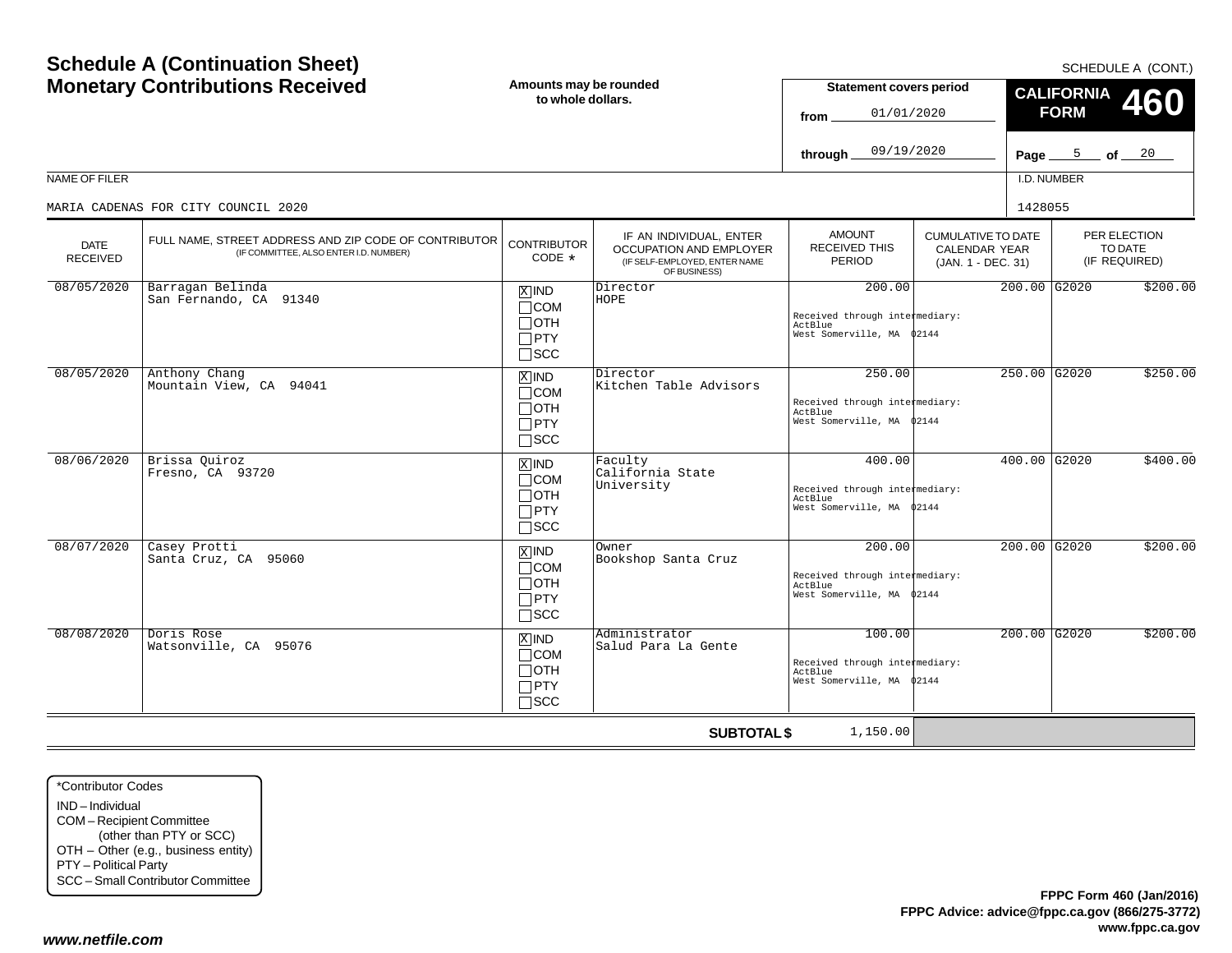| <b>Schedule A (Continuation Sheet)</b><br><b>Monetary Contributions Received</b> |                                                                                                 | Amounts may be rounded<br>to whole dollars.                        |                                                                                                     | <b>Statement covers period</b><br>01/01/2020<br>from                            | SCHEDULE A (CONT.)<br><b>CALIFORNIA</b><br>460<br><b>FORM</b>           |           |                |                                          |
|----------------------------------------------------------------------------------|-------------------------------------------------------------------------------------------------|--------------------------------------------------------------------|-----------------------------------------------------------------------------------------------------|---------------------------------------------------------------------------------|-------------------------------------------------------------------------|-----------|----------------|------------------------------------------|
|                                                                                  |                                                                                                 |                                                                    |                                                                                                     | 09/19/2020<br>through                                                           |                                                                         | Page $\_$ |                | $6$ of $20$                              |
| NAME OF FILER                                                                    |                                                                                                 |                                                                    |                                                                                                     |                                                                                 |                                                                         |           | I.D. NUMBER    |                                          |
|                                                                                  | MARIA CADENAS FOR CITY COUNCIL 2020                                                             |                                                                    |                                                                                                     |                                                                                 |                                                                         | 1428055   |                |                                          |
| <b>DATE</b><br><b>RECEIVED</b>                                                   | FULL NAME, STREET ADDRESS AND ZIP CODE OF CONTRIBUTOR<br>(IF COMMITTEE, ALSO ENTER I.D. NUMBER) | <b>CONTRIBUTOR</b><br>CODE *                                       | IF AN INDIVIDUAL, ENTER<br>OCCUPATION AND EMPLOYER<br>(IF SELF-EMPLOYED, ENTER NAME<br>OF BUSINESS) | <b>AMOUNT</b><br><b>RECEIVED THIS</b><br><b>PERIOD</b>                          | <b>CUMULATIVE TO DATE</b><br><b>CALENDAR YEAR</b><br>(JAN. 1 - DEC. 31) |           |                | PER ELECTION<br>TO DATE<br>(IF REQUIRED) |
| 08/09/2020                                                                       | Chris Benner<br>Santa Cruz, CA 95060                                                            | $X$ IND<br>$\Box$ COM<br>$\Box$ OTH<br>$\Box$ PTY<br>$\Box$ SCC    | Professor<br>University of California                                                               | 100.00<br>Received through intermediary:<br>ActBlue<br>West Somerville, MA      | 02144                                                                   |           | 100.00 G2020   | \$100.00                                 |
| 08/09/2020                                                                       | Wendy Sosa<br>Soledad, CA 93960                                                                 | $X$ IND<br>$\Box$ COM<br>$\Box$ OTH<br>$\Box$ PTY<br>$\square$ SCC | Non-profit professional<br>Sustainable Agriculture<br>and Food Systems Funders                      | 75.00<br>Received through intermediary:<br>ActBlue<br>West Somerville, MA 02144 |                                                                         |           | 150.00 G2020   | \$150.00                                 |
| 08/10/2020                                                                       | Emily Buchbinder<br>Capitola, CA 95010                                                          | $X$ IND<br>$\Box$ COM<br>$\Box$ OTH<br>$\Box$ PTY<br>$\Box$ SCC    | Lawyer<br>Law Office of Emily<br>Buchbinder                                                         | 100.00<br>Received through intermediary:<br>ActBlue<br>West Somerville, MA      | 02144                                                                   |           | 100.00 G2020   | \$100.00                                 |
| 08/10/2020                                                                       | Judi Manzi<br>Los Gatos, CA 95030                                                               | $X$ IND<br>$\Box$ COM<br>$\Box$ OTH<br>$\Box$ PTY<br>$\square$ SCC | Physician<br>Kaiser                                                                                 | 400.00<br>Received through intermediary:<br>ActBlue<br>West Somerville, MA      | 02144                                                                   |           | 400.00 G2020   | \$400.00                                 |
| 08/10/2020                                                                       | Henry Martin<br>Eureka, CA 95077                                                                | $X$ IND<br>$\Box$ COM<br>$\Box$ OTH<br>$\Box$ PTY<br>$\Box$ scc    | Attorney<br>WLC Watsonville Law Center                                                              | 200.00<br>Received through intermediary:<br>ActBlue<br>West Somerville, MA      | 02144                                                                   |           | $200.00$ G2020 | \$200.00                                 |
|                                                                                  |                                                                                                 |                                                                    | <b>SUBTOTAL \$</b>                                                                                  | 875.00                                                                          |                                                                         |           |                |                                          |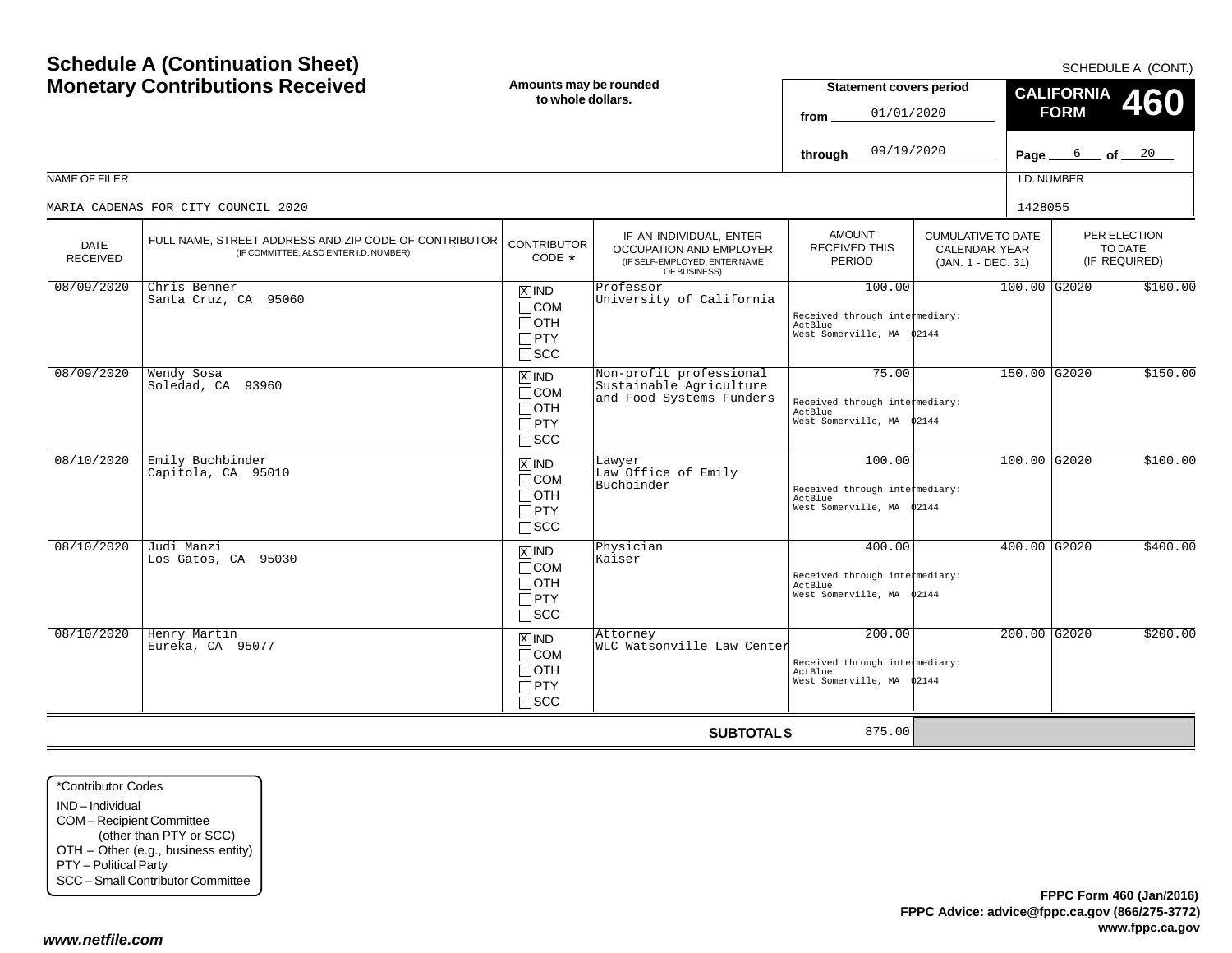| NAME OF FILER                  | <b>Schedule A (Continuation Sheet)</b><br><b>Monetary Contributions Received</b><br>MARIA CADENAS FOR CITY COUNCIL 2020 | Amounts may be rounded<br>to whole dollars.                                   |                                                                                                     | <b>Statement covers period</b><br>01/01/2020<br>from<br>09/19/2020<br>through     |                                                                  | 1428055 | <b>CALIFORNIA</b><br><b>FORM</b><br>Page $\frac{7}{2}$ of $\frac{20}{2}$<br>I.D. NUMBER | SCHEDULE A (CONT.)<br>460                |
|--------------------------------|-------------------------------------------------------------------------------------------------------------------------|-------------------------------------------------------------------------------|-----------------------------------------------------------------------------------------------------|-----------------------------------------------------------------------------------|------------------------------------------------------------------|---------|-----------------------------------------------------------------------------------------|------------------------------------------|
| <b>DATE</b><br><b>RECEIVED</b> | FULL NAME, STREET ADDRESS AND ZIP CODE OF CONTRIBUTOR<br>(IF COMMITTEE, ALSO ENTER I.D. NUMBER)                         | <b>CONTRIBUTOR</b><br>CODE $*$                                                | IF AN INDIVIDUAL, ENTER<br>OCCUPATION AND EMPLOYER<br>(IF SELF-EMPLOYED, ENTER NAME<br>OF BUSINESS) | <b>AMOUNT</b><br><b>RECEIVED THIS</b><br>PERIOD                                   | <b>CUMULATIVE TO DATE</b><br>CALENDAR YEAR<br>(JAN. 1 - DEC. 31) |         |                                                                                         | PER ELECTION<br>TO DATE<br>(IF REQUIRED) |
| 08/11/2020                     | Kyle Kelley<br>Santa Cruz, CA 95060                                                                                     | $\overline{X}$ IND<br>$\Box$ COM<br>$\Box$ OTH<br>$\Box$ PTY<br>$\Box$ scc    | Senior Software Engineer<br>Netflix                                                                 | 400.00                                                                            |                                                                  |         | 400.00 G2020                                                                            | \$400.00                                 |
| 08/11/2020                     | Robert Singleton<br>Santa Cruz, CA 95060                                                                                | $ \overline{x} $ IND<br>$\Box$ COM<br>$\Box$ OTH<br>$\Box$ PTY<br>$\Box$ scc  | Executive Director<br>Santa Cruz County Business<br>Council                                         | 200.00<br>Received through intermediary:<br>ActBlue<br>West Somerville, MA 02144  |                                                                  |         | 200.00 G2020                                                                            | \$200.00                                 |
| 08/12/2020                     | Elizabeth Tulasi<br>Los Angeles, CA 90016                                                                               | $X$ IND<br>$\Box$ COM<br>$\Box$ OTH<br>$\Box$ PTY<br>$\square$ SCC            | COO<br>BizFed                                                                                       | 100.00<br>Received through intermediary:<br>ActBlue<br>West Somerville, MA \$2144 |                                                                  |         | 150.00 G2020                                                                            | \$150.00                                 |
| 08/13/2020                     | Sibley Simon<br>Santa Cruz, CA 95065                                                                                    | $\overline{X}$ IND<br>$\Box$ COM<br>$\Box$ OTH<br>$\Box$ PTY<br>$\square$ SCC | Affordable Housing<br>Developer<br>Envision Housing                                                 | 400.00<br>Received through intermediary:<br>ActBlue<br>West Somerville, MA \$2144 |                                                                  |         | 400.00 G2020                                                                            | \$400.00                                 |
| 08/14/2020                     | Don Levig<br>Soquel, CA 95073                                                                                           | $X$ IND<br>$\Box$ COM<br>$\Box$ OTH<br>$\Box$ PTY<br>$\Box$ scc               | Levig Design Group<br>Engineer                                                                      | 300.00<br>Received through intermediary:<br>ActBlue<br>West Somerville, MA        | 02144                                                            |         | $300.00$ $G2020$                                                                        | \$300.00                                 |
|                                |                                                                                                                         |                                                                               | <b>SUBTOTAL \$</b>                                                                                  | 1,400.00                                                                          |                                                                  |         |                                                                                         |                                          |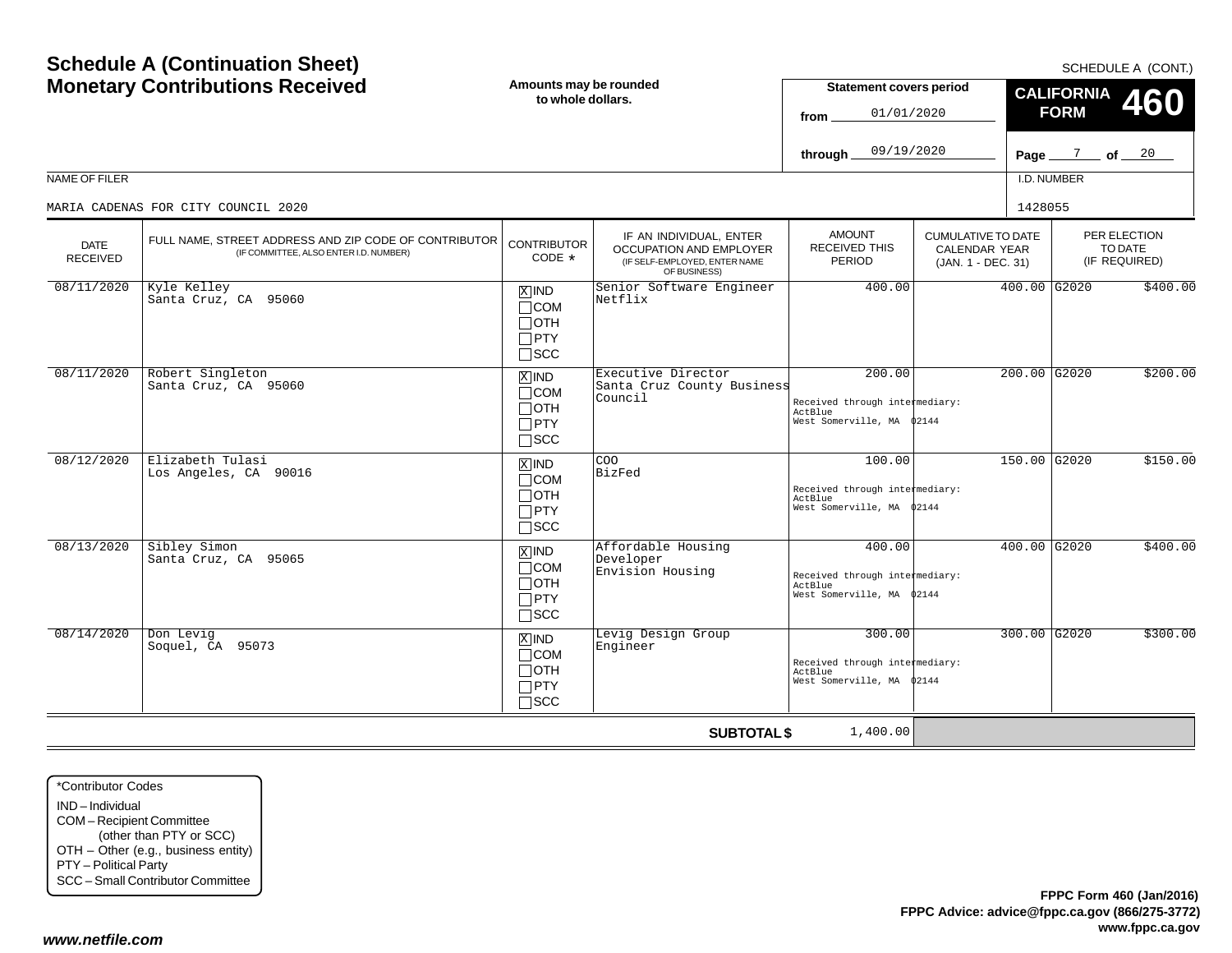| <b>Schedule A (Continuation Sheet)</b><br><b>Monetary Contributions Received</b> |                                                                                                 | Amounts may be rounded<br>to whole dollars.                        |                                                                                                                           | <b>Statement covers period</b><br>01/01/2020<br>from                             |                                                                         | SCHEDULE A (CONT.)<br><b>CALIFORNIA</b><br>460<br><b>FORM</b> |          |                                          |  |
|----------------------------------------------------------------------------------|-------------------------------------------------------------------------------------------------|--------------------------------------------------------------------|---------------------------------------------------------------------------------------------------------------------------|----------------------------------------------------------------------------------|-------------------------------------------------------------------------|---------------------------------------------------------------|----------|------------------------------------------|--|
|                                                                                  |                                                                                                 |                                                                    |                                                                                                                           | 09/19/2020<br>through                                                            |                                                                         |                                                               |          | Page $8$ of $20$                         |  |
| NAME OF FILER                                                                    |                                                                                                 |                                                                    |                                                                                                                           |                                                                                  |                                                                         | I.D. NUMBER                                                   |          |                                          |  |
|                                                                                  | MARIA CADENAS FOR CITY COUNCIL 2020                                                             |                                                                    |                                                                                                                           |                                                                                  |                                                                         | 1428055                                                       |          |                                          |  |
| <b>DATE</b><br><b>RECEIVED</b>                                                   | FULL NAME, STREET ADDRESS AND ZIP CODE OF CONTRIBUTOR<br>(IF COMMITTEE, ALSO ENTER I.D. NUMBER) |                                                                    | IF AN INDIVIDUAL, ENTER<br><b>CONTRIBUTOR</b><br>OCCUPATION AND EMPLOYER<br>(IF SELF-EMPLOYED, ENTER NAME<br>OF BUSINESS) | <b>AMOUNT</b><br><b>RECEIVED THIS</b><br><b>PERIOD</b>                           | <b>CUMULATIVE TO DATE</b><br><b>CALENDAR YEAR</b><br>(JAN. 1 - DEC. 31) |                                                               |          | PER ELECTION<br>TO DATE<br>(IF REQUIRED) |  |
| 08/14/2020                                                                       | Anabel Rivas<br>Santa Cruz, CA 95062                                                            | $X$ IND<br>$\Box$ COM<br>$\Box$ OTH<br>$\Box$ PTY<br>$\Box$ SCC    | Research Manager<br>Driscoll's                                                                                            | 100.00<br>Received through intermediary:<br>ActBlue<br>West Somerville, MA       | 02144                                                                   | 100.00 G2020                                                  | \$100.00 |                                          |  |
| 08/15/2020                                                                       | Stacey Nagel<br>Scotts Valley, CA 95066                                                         | $X$ IND<br>$\Box$ COM<br>$\Box$ OTH<br>$\Box$ PTY<br>$\Box$ scc    | Program Manager<br>Google                                                                                                 | 100.00<br>Received through intermediary:<br>ActBlue<br>West Somerville, MA 02144 |                                                                         | 100.00 G2020                                                  |          | \$100.00                                 |  |
| 08/17/2020                                                                       | Rebecca Garcia<br>Watsonville, CA 95076                                                         | $X$ IND<br>$\Box$ COM<br>$\Box$ OTH<br>$\Box$ PTY<br>$\Box$ SCC    | Politician<br>City of Watsonville                                                                                         | 100.00                                                                           |                                                                         | 100.00 G2020                                                  |          | \$100.00                                 |  |
| 08/18/2020                                                                       | Vanessa Cajina<br>West Sacramento, CA 95691                                                     | $X$ IND<br>$\Box$ COM<br>$\Box$ OTH<br>$\Box$ PTY<br>$\square$ SCC | Legislative Advocate<br>KP Public Affairs                                                                                 | 400.00<br>Received through intermediary:<br>ActBlue<br>West Somerville, MA       | 02144                                                                   | 400.00 G2020                                                  |          | \$400.00                                 |  |
| 08/21/2020                                                                       | Carmen HerreraMansir<br>Watsonville, CA 95076                                                   | $X$ IND<br>$\Box$ COM<br>$\Box$ OTH<br>$\Box$ PTY<br>$\Box$ scc    | Executive director<br>El Pajaro CDC                                                                                       | 100.00<br>Received through intermediary:<br>ActBlue<br>West Somerville, MA       | 02144                                                                   | 100.00 G2020                                                  |          | \$100.00                                 |  |
|                                                                                  |                                                                                                 |                                                                    | <b>SUBTOTAL \$</b>                                                                                                        | 800.00                                                                           |                                                                         |                                                               |          |                                          |  |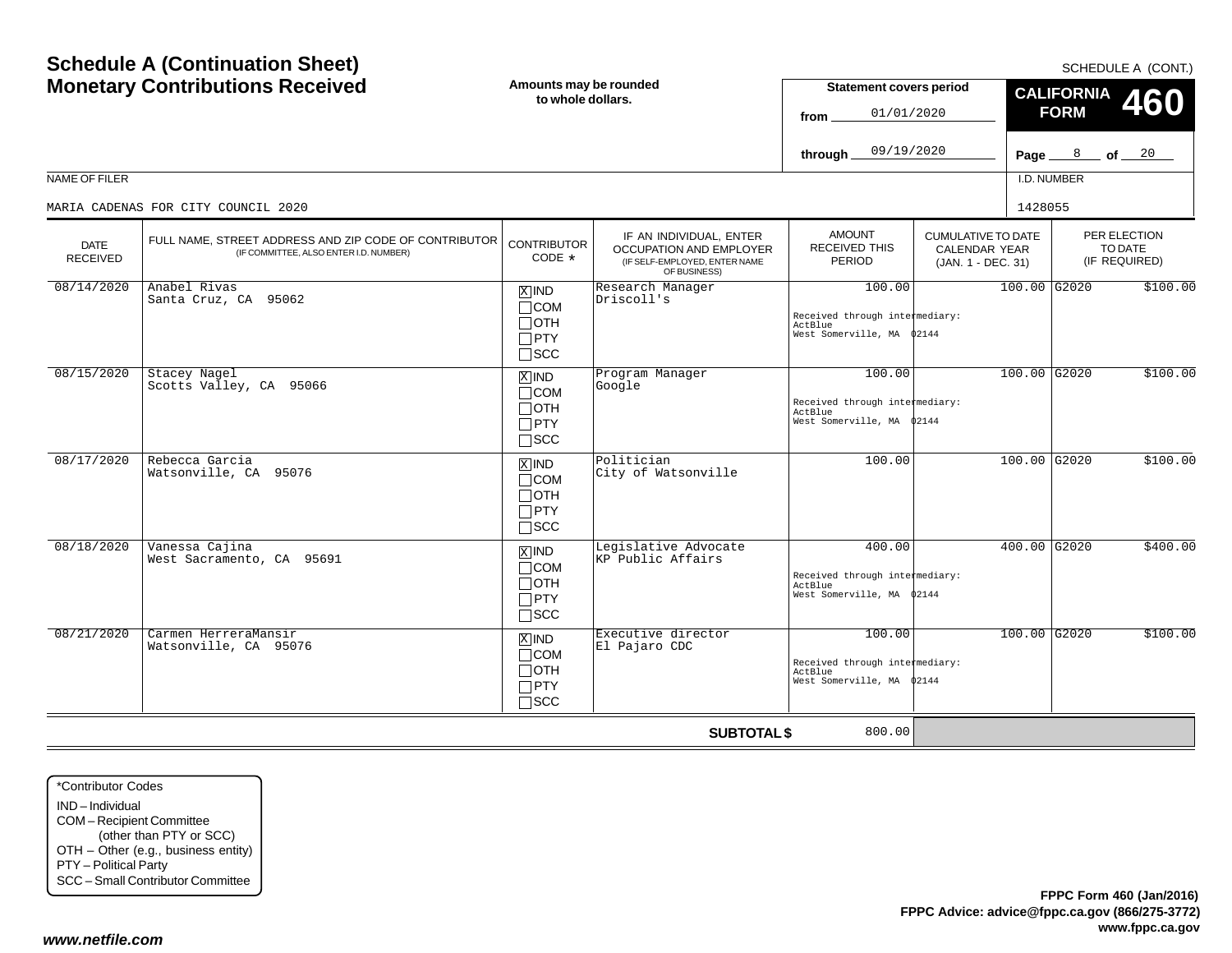| <b>Monetary Contributions Received</b> |                                                                                                 | Amounts may be rounded<br>to whole dollars.                        |                                                                                                            | <b>Statement covers period</b><br>01/01/2020<br>from.                                                                      |  | <b>CALIFORNIA</b><br><b>460</b><br><b>FORM</b> |                                          |  |
|----------------------------------------|-------------------------------------------------------------------------------------------------|--------------------------------------------------------------------|------------------------------------------------------------------------------------------------------------|----------------------------------------------------------------------------------------------------------------------------|--|------------------------------------------------|------------------------------------------|--|
|                                        |                                                                                                 |                                                                    |                                                                                                            | 09/19/2020<br>through,                                                                                                     |  | Page $9$ of $20$                               |                                          |  |
| NAME OF FILER                          |                                                                                                 |                                                                    |                                                                                                            |                                                                                                                            |  | I.D. NUMBER                                    |                                          |  |
|                                        | MARIA CADENAS FOR CITY COUNCIL 2020                                                             |                                                                    |                                                                                                            |                                                                                                                            |  | 1428055                                        |                                          |  |
| <b>DATE</b><br><b>RECEIVED</b>         | FULL NAME, STREET ADDRESS AND ZIP CODE OF CONTRIBUTOR<br>(IF COMMITTEE, ALSO ENTER I.D. NUMBER) | <b>CONTRIBUTOR</b><br>CODE *                                       | IF AN INDIVIDUAL, ENTER<br><b>OCCUPATION AND EMPLOYER</b><br>(IF SELF-EMPLOYED, ENTER NAME<br>OF BUSINESS) | <b>AMOUNT</b><br><b>CUMULATIVE TO DATE</b><br><b>RECEIVED THIS</b><br>CALENDAR YEAR<br><b>PERIOD</b><br>(JAN. 1 - DEC. 31) |  |                                                | PER ELECTION<br>TO DATE<br>(IF REQUIRED) |  |
| 08/23/2020                             | Barbara Meister<br>Santa Cruz, CA 95060                                                         | $X$ IND<br>$\Box$ COM<br>$\Box$ OTH<br>$\square$ PTY<br>$\Box$ scc | Public Affairs Director<br>Monterey Bay Aquarium                                                           | 400.00<br>Received through intermediary:<br>ActBlue<br>West Somerville, MA \$2144                                          |  | 400.00 G2020                                   | \$400.00                                 |  |
| 08/24/2020                             | David Mancera<br>Salinas, CA 93901                                                              | $X$ IND<br>$\Box$ COM<br>$\Box$ OTH<br>$\Box$ PTY<br>$\square$ SCC | Director<br>Kitchen Table Advisors                                                                         | 100.00<br>Received through intermediary:<br>ActBlue<br>West Somerville, MA \$2144                                          |  | $100.00$ G2020                                 | \$100.00                                 |  |
| 08/24/2020                             | Mark Tarantino<br>Santa Cruz, CA 95060                                                          | $X$ IND<br>$\Box$ COM<br>$\Box$ OTH<br>$\Box$ PTY<br>$\Box$ scc    | Computer Analyst<br>DBA Mark Tarantino                                                                     | 400.00                                                                                                                     |  | 400.00 G2020                                   | \$400.00                                 |  |
| 08/27/2020                             | Elmy Bermejo<br>San Francisco, CA 94121                                                         | $X$ IND<br>$\Box$ COM<br>$\Box$ OTH<br>$\Box$ PTY<br>$\square$ SCC | Not Employed<br>Not Employed                                                                               | 100.00<br>Received through intermediary:<br>ActBlue<br>West Somerville, MA \$2144                                          |  | $100.00$ G2020                                 | \$100.00                                 |  |
| 08/28/2020                             | Raymon Cancino<br>Aptos, CA 95003                                                               | $X$ IND<br>$\Box$ COM<br>$\Box$ oth<br>$\Box$ PTY<br>$\square$ SCC | CEO<br>Community Bridges                                                                                   | 100.00<br>Received through intermediary:<br>ActBlue<br>West Somerville, MA \$2144                                          |  | $100.00$ G2020                                 | \$100.00                                 |  |
|                                        |                                                                                                 |                                                                    | <b>SUBTOTAL \$</b>                                                                                         | 1,100.00                                                                                                                   |  |                                                |                                          |  |

\*Contributor CodesIND – IndividualCOM – Recipient Committee (other than PTY or SCC) OTH – Other (e.g., business entity) PTY – Political Party SCC – Small Contributor Committee

**Schedule A (Continuation Sheet)**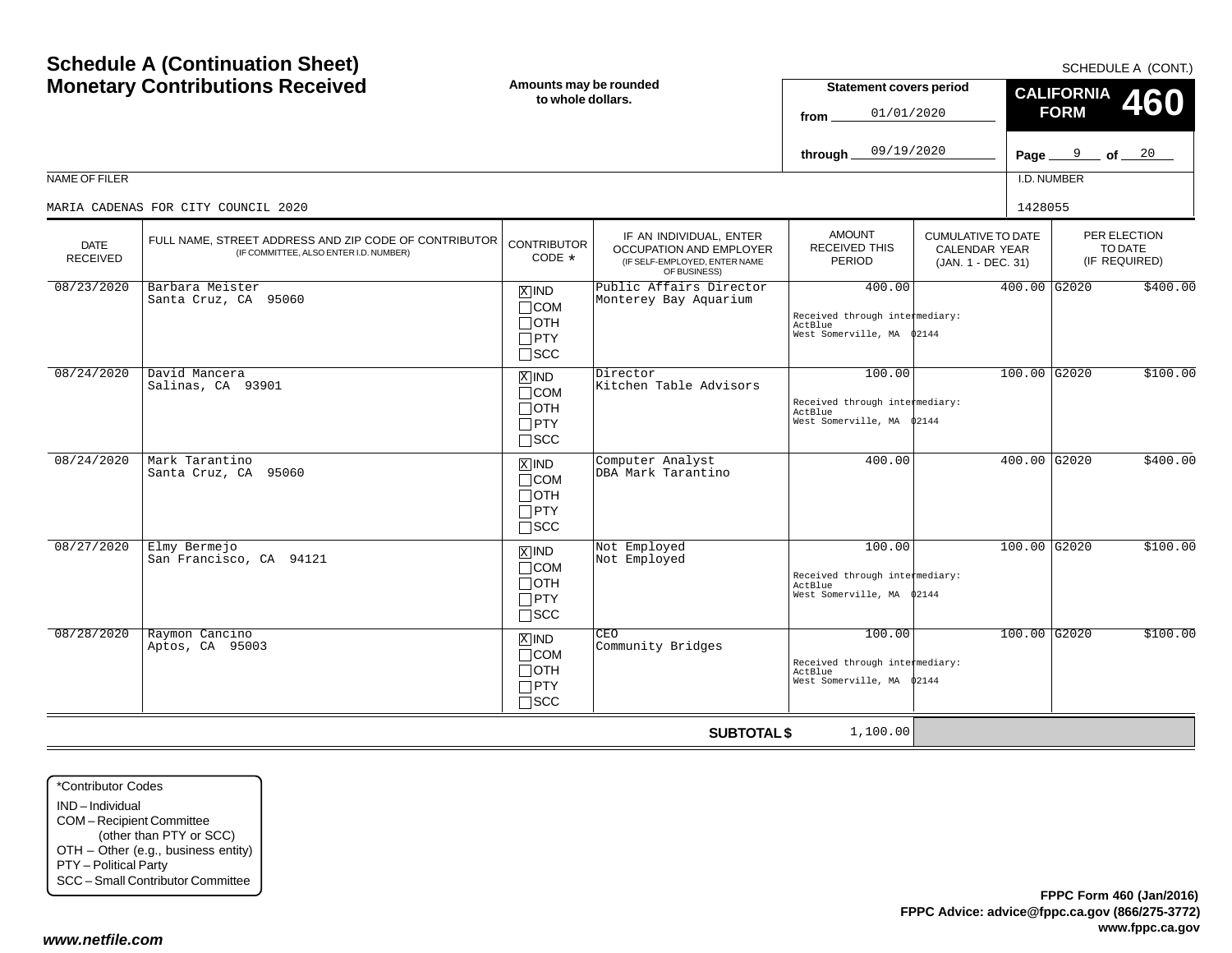|                                | <b>Schedule A (Continuation Sheet)</b>                                                          |                                                                    |                                                                                                     |                                                                                  | SCHEDULE A (CONT.)                                                      |                                         |              |                                          |
|--------------------------------|-------------------------------------------------------------------------------------------------|--------------------------------------------------------------------|-----------------------------------------------------------------------------------------------------|----------------------------------------------------------------------------------|-------------------------------------------------------------------------|-----------------------------------------|--------------|------------------------------------------|
|                                | <b>Monetary Contributions Received</b>                                                          |                                                                    | Amounts may be rounded<br>to whole dollars.                                                         | <b>Statement covers period</b><br>01/01/2020<br>from                             |                                                                         | <b>CALIFORNIA</b><br>460<br><b>FORM</b> |              |                                          |
|                                |                                                                                                 |                                                                    |                                                                                                     | 09/19/2020<br>through                                                            |                                                                         | Page $\_\$                              | $10$ of $20$ |                                          |
| NAME OF FILER                  |                                                                                                 |                                                                    |                                                                                                     |                                                                                  |                                                                         |                                         | I.D. NUMBER  |                                          |
|                                | MARIA CADENAS FOR CITY COUNCIL 2020                                                             |                                                                    |                                                                                                     |                                                                                  |                                                                         | 1428055                                 |              |                                          |
| <b>DATE</b><br><b>RECEIVED</b> | FULL NAME, STREET ADDRESS AND ZIP CODE OF CONTRIBUTOR<br>(IF COMMITTEE, ALSO ENTER I.D. NUMBER) | <b>CONTRIBUTOR</b><br>CODE *                                       | IF AN INDIVIDUAL, ENTER<br>OCCUPATION AND EMPLOYER<br>(IF SELF-EMPLOYED, ENTER NAME<br>OF BUSINESS) | <b>AMOUNT</b><br>RECEIVED THIS<br>PERIOD                                         | <b>CUMULATIVE TO DATE</b><br><b>CALENDAR YEAR</b><br>(JAN. 1 - DEC. 31) |                                         |              | PER ELECTION<br>TO DATE<br>(IF REQUIRED) |
| 08/29/2020                     | Carol Fuller<br>Santa Cruz, CA 95060                                                            | $X$ IND<br>$\Box$ COM<br>$\Box$ OTH<br>$\Box$ PTY<br>$\Box$ scc    | Not Employed<br>Not Employed                                                                        | 99.00                                                                            | 299.00 G2020                                                            |                                         |              | \$299.00                                 |
| 09/02/2020                     | Leslie Conner<br>Santa Cruz, CA 95060                                                           | $X$ IND<br>$\Box$ COM<br>$\Box$ OTH<br>$\Box$ PTY<br>$\square$ scc | Administrator<br><b>SCCHC</b>                                                                       | 100.00<br>Received through intermediary:<br>ActBlue<br>West Somerville, MA 02144 |                                                                         | $100.00$ G2020                          |              | \$100.00                                 |
| 09/08/2020                     | Yissel Barajas<br>Camarillo, CA 93012                                                           | $X$ IND<br>$\Box$ COM<br>Потн<br>$\Box$ PTY<br>$\square$ SCC       | Human Resources<br>Reiter Affiliated<br>Companies                                                   | 250.00<br>Received through intermediary:<br>ActBlue<br>West Somerville, MA       | 02144                                                                   | 250.00 G2020                            |              | \$250.00                                 |
| 09/08/2020                     | Stacey Herzing<br>San Juan Capistrano, CA 92675                                                 | $X$ IND<br>$\Box$ COM<br>$\Box$ OTH<br>$\Box$ PTY<br>$\square$ scc | Photographer<br>DBA Stacey Herzing                                                                  | 400.00                                                                           |                                                                         | 400.00 G2020                            |              | \$400.00                                 |
| 09/09/2020                     | Carrie Lopez<br>Oceanside, CA 92056                                                             | $X$ IND<br>$\Box$ COM<br>$\Box$ OTH<br>$\Box$ PTY<br>$\square$ scc | Consultant<br>DBA Carrie Lopez                                                                      | 150.00<br>Received through intermediary:<br>ActBlue<br>West Somerville, MA       | 02144                                                                   | 150.00 G2020                            |              | \$150.00                                 |
|                                |                                                                                                 |                                                                    | <b>SUBTOTAL \$</b>                                                                                  | 999.00                                                                           |                                                                         |                                         |              |                                          |

\*Contributor CodesIND – Individual COM – Recipient Committee (other than PTY or SCC) OTH – Other (e.g., business entity) PTY – Political Party SCC – Small Contributor Committee

**Schedule A (Continuation Sheet)**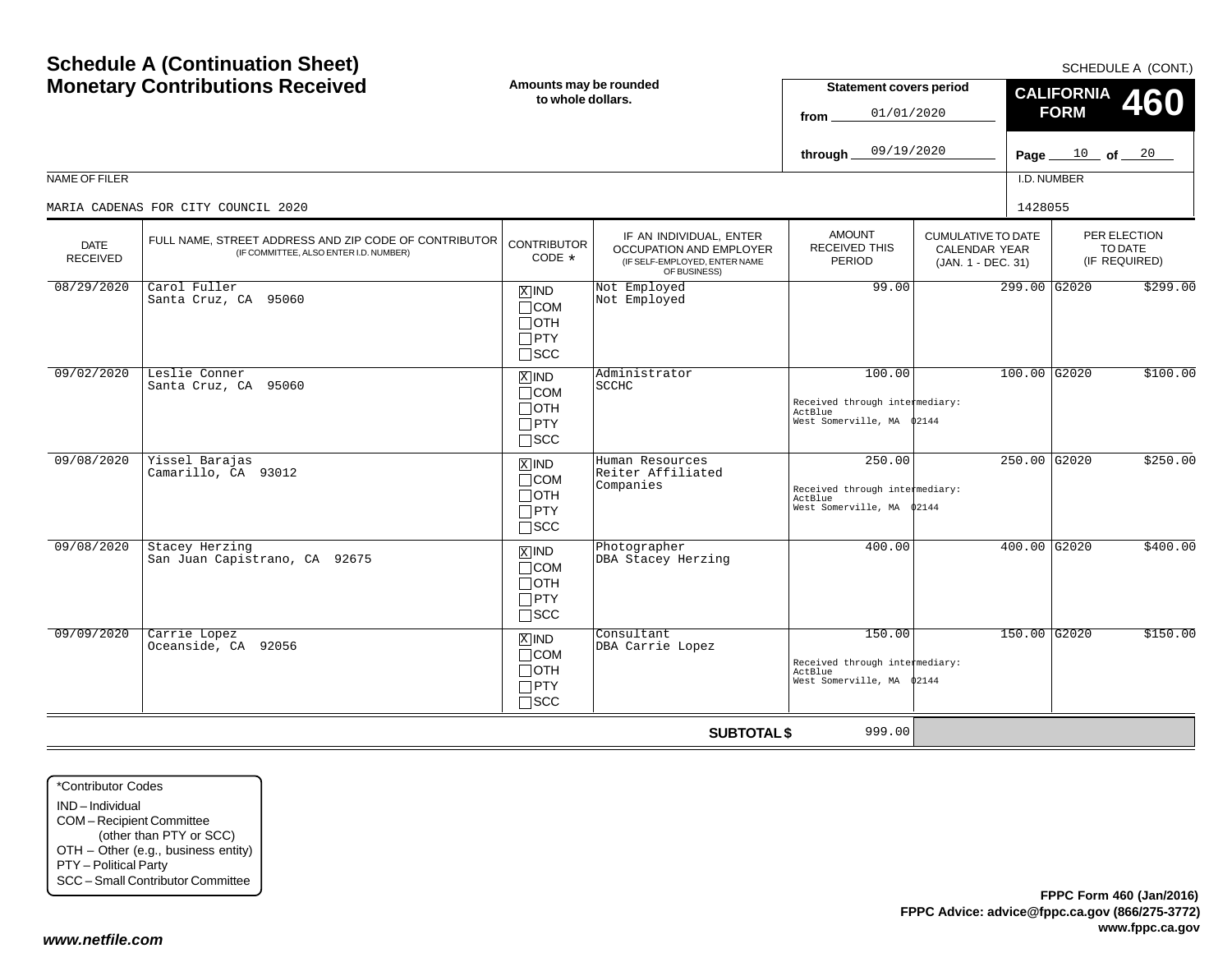| <b>Schedule A (Continuation Sheet)</b><br><b>Monetary Contributions Received</b> |                                                                                                 | Amounts may be rounded<br>to whole dollars.                         |                                                                                                     | <b>Statement covers period</b><br>01/01/2020<br>from<br>09/19/2020<br>through     |                                                                         | SCHEDULE A (CONT.)<br><b>CALIFORNIA</b><br>460<br><b>FORM</b><br>Page $11$ of $20$ |                |                                          |
|----------------------------------------------------------------------------------|-------------------------------------------------------------------------------------------------|---------------------------------------------------------------------|-----------------------------------------------------------------------------------------------------|-----------------------------------------------------------------------------------|-------------------------------------------------------------------------|------------------------------------------------------------------------------------|----------------|------------------------------------------|
| NAME OF FILER                                                                    | MARIA CADENAS FOR CITY COUNCIL 2020                                                             |                                                                     |                                                                                                     |                                                                                   |                                                                         | 1428055                                                                            | I.D. NUMBER    |                                          |
| <b>DATE</b><br><b>RECEIVED</b>                                                   | FULL NAME, STREET ADDRESS AND ZIP CODE OF CONTRIBUTOR<br>(IF COMMITTEE, ALSO ENTER I.D. NUMBER) | <b>CONTRIBUTOR</b><br>CODE $*$                                      | IF AN INDIVIDUAL, ENTER<br>OCCUPATION AND EMPLOYER<br>(IF SELF-EMPLOYED, ENTER NAME<br>OF BUSINESS) | <b>AMOUNT</b><br><b>RECEIVED THIS</b><br><b>PERIOD</b>                            | <b>CUMULATIVE TO DATE</b><br><b>CALENDAR YEAR</b><br>(JAN. 1 - DEC. 31) |                                                                                    |                | PER ELECTION<br>TO DATE<br>(IF REQUIRED) |
| 09/09/2020                                                                       | Veronica Ramirez<br>Burlingame, CA 94010                                                        | $X$ IND<br>$\Box$ COM<br>$\sqcap$ OTH<br>$\Box$ PTY<br>$\sqcap$ scc | Attorney<br>Redwood City                                                                            | 100.00<br>Received through intermediary:<br>ActBlue<br>West Somerville, MA        | 02144                                                                   |                                                                                    | 100.00 G2020   | \$100.00                                 |
| 09/09/2020                                                                       | Elizabeth Tulasi<br>Los Angeles, CA 90016                                                       | $X$ IND<br>$\Box$ COM<br>∏ОТН<br>$\Box$ PTY<br>$\square$ scc        | <b>COO</b><br>BizFed                                                                                | 50.00<br>Received through intermediary:<br>ActBlue<br>West Somerville, MA 02144   |                                                                         |                                                                                    | 150.00 G2020   | \$150.00                                 |
| 09/10/2020                                                                       | Ramona Prieto<br>San Francisco, CA 94123                                                        | $X$ IND<br>$\Box$ COM<br>$\Box$ OTH<br>$\Box$ PTY<br>$\sqcap$ scc   | Government Relations<br>PG&E                                                                        | 100.00<br>Received through intermediary:<br>ActBlue<br>West Somerville, MA \$2144 |                                                                         |                                                                                    | 100.00 G2020   | \$100.00                                 |
| 09/12/2020                                                                       | Carol Pelletier<br>Santa Cruz, CA 95060                                                         | $X$ IND<br>$\Box$ COM<br>$\Box$ OTH<br>$\Box$ PTY<br>$\square$ scc  | HR Consultant<br>Self-Employed                                                                      | 200.00<br>Received through intermediary:<br>ActBlue<br>West Somerville, MA 02144  |                                                                         |                                                                                    | $200.00$ G2020 | \$200.00                                 |
| 09/14/2020                                                                       | Wendy Sosa<br>Soledad, CA 93960                                                                 | $X$ IND<br>$\Box$ COM<br>$\Box$ oth<br>$\Box$ PTY<br>$\sqcap$ scc   | Non-profit professional<br>Sustainable Agriculture<br>and Food Systems Funders                      | 75.00<br>Received through intermediary:<br>ActBlue<br>West Somerville, MA \$2144  |                                                                         |                                                                                    | 150.00 G2020   | \$150.00                                 |
|                                                                                  |                                                                                                 |                                                                     | <b>SUBTOTAL \$</b>                                                                                  | 525.00                                                                            |                                                                         |                                                                                    |                |                                          |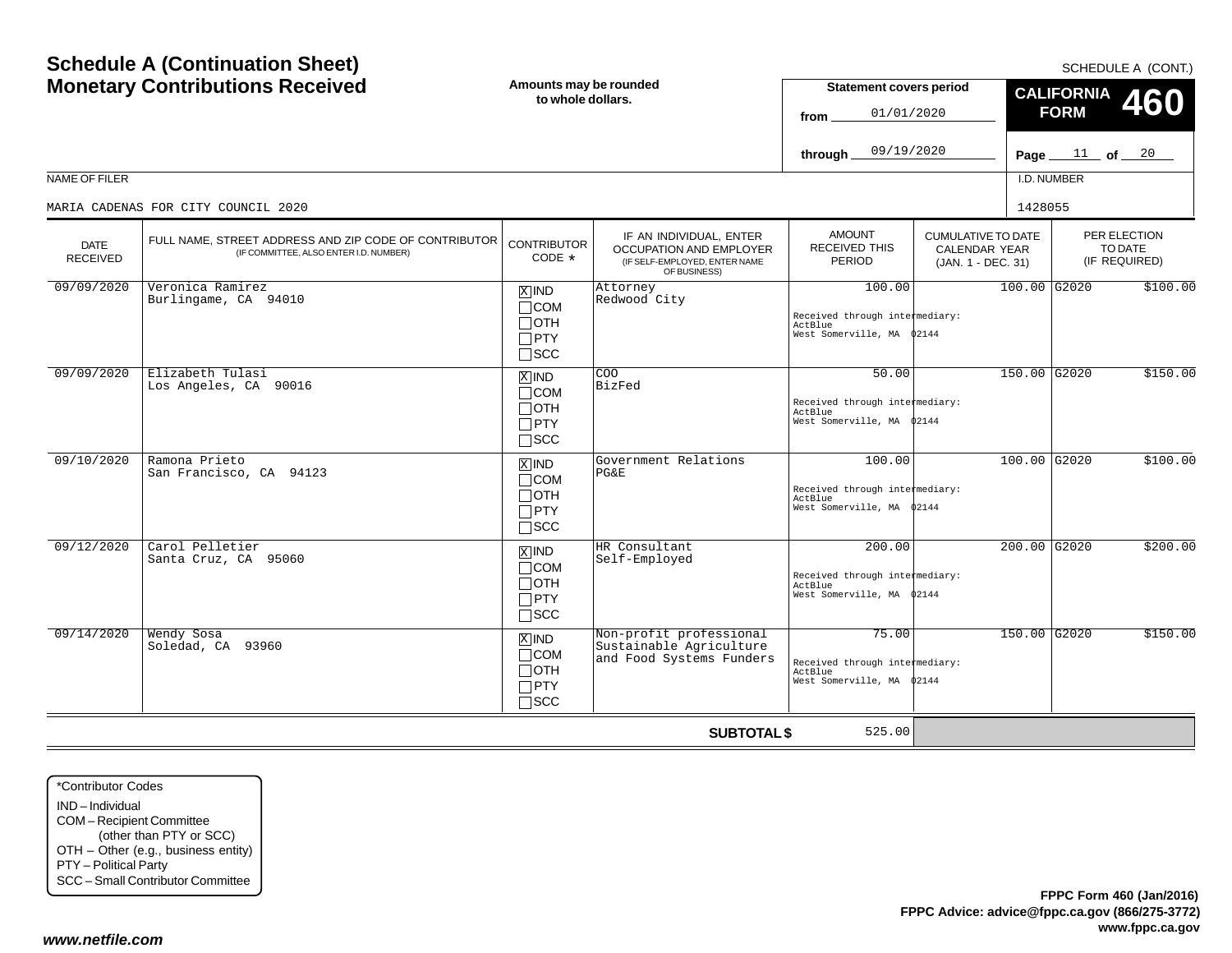| <b>Monetary Contributions Received</b> |                                                                                                 | Amounts may be rounded<br>to whole dollars.                                   |                                                                                                     | <b>Statement covers period</b><br>01/01/2020<br>from                              | <b>CALIFORNIA</b><br><b>460</b><br><b>FORM</b>                   |                   |                                          |          |
|----------------------------------------|-------------------------------------------------------------------------------------------------|-------------------------------------------------------------------------------|-----------------------------------------------------------------------------------------------------|-----------------------------------------------------------------------------------|------------------------------------------------------------------|-------------------|------------------------------------------|----------|
|                                        |                                                                                                 |                                                                               |                                                                                                     | 09/19/2020<br>through $\overline{\phantom{a}}$                                    |                                                                  | Page $12$ of $20$ |                                          |          |
| NAME OF FILER                          |                                                                                                 |                                                                               |                                                                                                     |                                                                                   |                                                                  | I.D. NUMBER       |                                          |          |
|                                        | MARIA CADENAS FOR CITY COUNCIL 2020                                                             |                                                                               |                                                                                                     |                                                                                   |                                                                  | 1428055           |                                          |          |
| <b>DATE</b><br><b>RECEIVED</b>         | FULL NAME, STREET ADDRESS AND ZIP CODE OF CONTRIBUTOR<br>(IF COMMITTEE, ALSO ENTER I.D. NUMBER) | <b>CONTRIBUTOR</b><br>CODE *                                                  | IF AN INDIVIDUAL, ENTER<br>OCCUPATION AND EMPLOYER<br>(IF SELF-EMPLOYED, ENTER NAME<br>OF BUSINESS) | <b>AMOUNT</b><br>RECEIVED THIS<br>PERIOD                                          | <b>CUMULATIVE TO DATE</b><br>CALENDAR YEAR<br>(JAN. 1 - DEC. 31) |                   | PER ELECTION<br>TO DATE<br>(IF REQUIRED) |          |
| 09/16/2020                             | Carol Fuller<br>Santa Cruz, CA 95060                                                            | $X$ IND<br>$\Box$ COM<br>$\Box$ oth<br>$\Box$ PTY<br>$\Box$ scc               | Not Employed<br>Not Employed                                                                        | 200.00                                                                            |                                                                  | 299.00 G2020      |                                          | \$299.00 |
| 09/19/2020                             | Doris Rose<br>Watsonville, CA 95076                                                             | $\overline{X}$ IND<br>$\Box$ COM<br>$\Box$ oth<br>$\Box$ PTY<br>$\square$ SCC | Administrator<br>Salud Para La Gente                                                                | 100.00<br>Received through intermediary:<br>ActBlue<br>West Somerville, MA \$2144 |                                                                  | $200.00$ G2020    |                                          | \$200.00 |
|                                        |                                                                                                 | $\Box$ IND<br>$\Box$ COM<br>$\Box$ OTH<br>$\Box$ PTY<br>$\square$ SCC         |                                                                                                     |                                                                                   |                                                                  |                   |                                          |          |
|                                        |                                                                                                 | $\Box$ IND<br>$\Box$ COM<br>$\Box$ OTH<br>$\Box$ PTY<br>$\Box$ SCC            |                                                                                                     |                                                                                   |                                                                  |                   |                                          |          |
|                                        |                                                                                                 | $\Box$ IND<br>$\Box$ COM<br>$\Box$ OTH<br>$\Box$ PTY<br>$\square$ SCC         |                                                                                                     |                                                                                   |                                                                  |                   |                                          |          |
|                                        |                                                                                                 |                                                                               | <b>SUBTOTAL \$</b>                                                                                  | 300.00                                                                            |                                                                  |                   |                                          |          |

**Schedule A (Continuation Sheet)**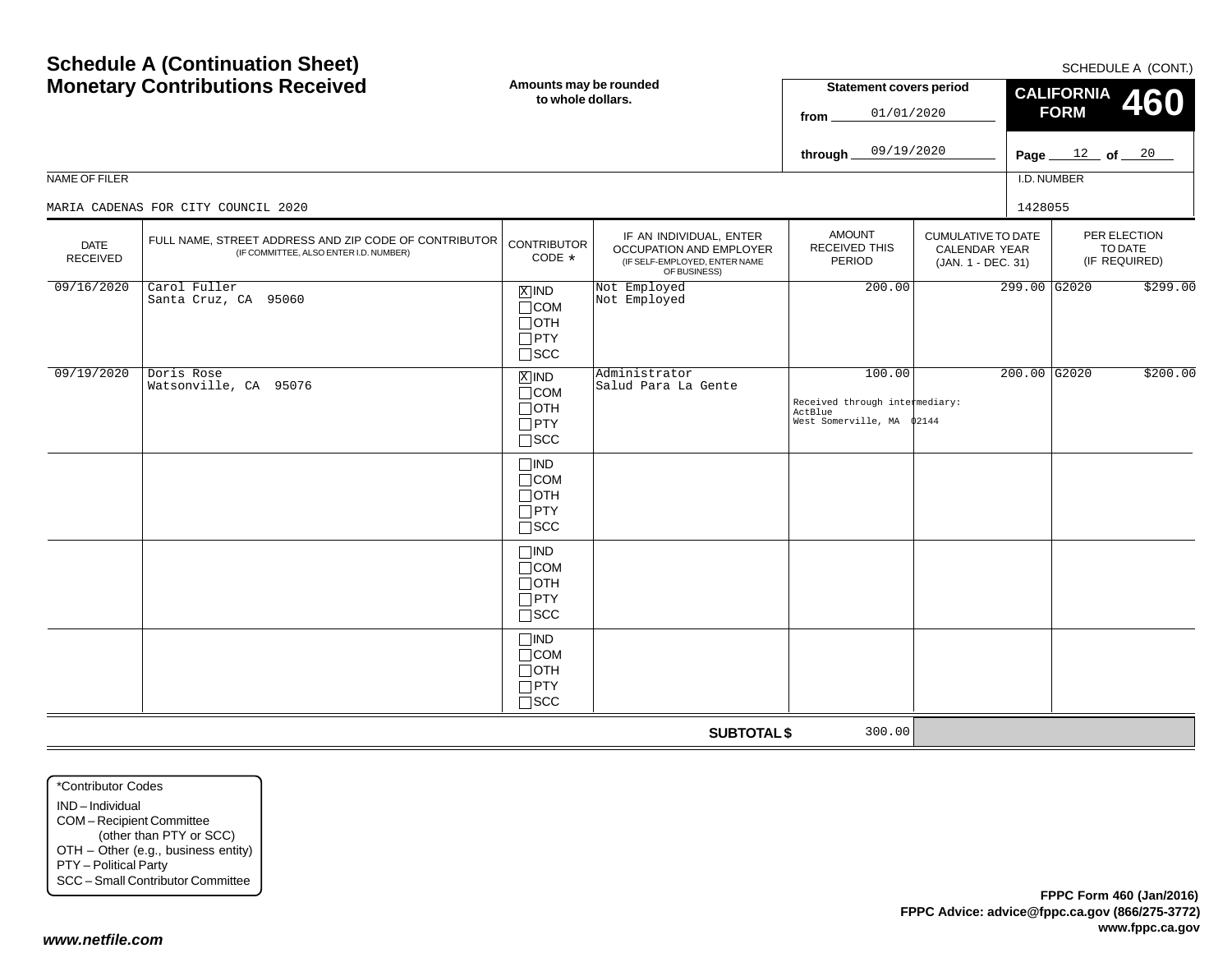## **Schedule CNonmonetary Contributions Received**

| <b>Ported the complete</b><br><b>Nonmonetary Contributions Received</b>                     |                                                                                                    | Amounts may be rounded<br>to whole dollars.                           |                                                                                                     |                                                   | <b>Statement covers period</b> |                                        |       | <b>SCHEDULE C</b><br><b>CALIFORNIA</b><br><b>460</b>                            |                                          |  |
|---------------------------------------------------------------------------------------------|----------------------------------------------------------------------------------------------------|-----------------------------------------------------------------------|-----------------------------------------------------------------------------------------------------|---------------------------------------------------|--------------------------------|----------------------------------------|-------|---------------------------------------------------------------------------------|------------------------------------------|--|
|                                                                                             |                                                                                                    |                                                                       |                                                                                                     |                                                   | 01/01/2020<br>from             |                                        |       | <b>FORM</b>                                                                     |                                          |  |
| SEE INSTRUCTIONS ON REVERSE                                                                 |                                                                                                    |                                                                       |                                                                                                     |                                                   |                                | 09/19/2020<br>through                  |       |                                                                                 | Page $13$ of $20$                        |  |
| NAME OF FILER                                                                               |                                                                                                    |                                                                       |                                                                                                     |                                                   |                                |                                        |       | I.D. NUMBER                                                                     |                                          |  |
|                                                                                             | MARIA CADENAS FOR CITY COUNCIL 2020                                                                |                                                                       |                                                                                                     |                                                   |                                |                                        |       | 1428055                                                                         |                                          |  |
| DATE<br><b>RECEIVED</b>                                                                     | FULL NAME, STREET ADDRESS AND<br>ZIP CODE OF CONTRIBUTOR<br>(IF COMMITTEE, ALSO ENTER I.D. NUMBER) | <b>CONTRIBUTOR</b><br>CODE *                                          | IF AN INDIVIDUAL, ENTER<br>OCCUPATION AND EMPLOYER<br>(IF SELF-EMPLOYED, ENTER<br>NAME OF BUSINESS) | <b>DESCRIPTION OF</b><br><b>GOODS OR SERVICES</b> |                                | AMOUNT/<br><b>FAIR MARKET</b><br>VALUE |       | <b>CUMULATIVE TO</b><br><b>DATE</b><br><b>CALENDAR YEAR</b><br>(JAN 1 - DEC 31) | PER ELECTION<br>TO DATE<br>(IF REQUIRED) |  |
|                                                                                             |                                                                                                    | $\Box$ IND<br>$\Box$ COM<br>$\Box$ OTH<br>$\Box$ PTY<br>$\square$ SCC |                                                                                                     |                                                   |                                |                                        |       |                                                                                 |                                          |  |
|                                                                                             |                                                                                                    | $\Box$ IND<br>$\Box$ COM<br>$\Box$ OTH<br>$\Box$ PTY<br>$\Box$ scc    |                                                                                                     |                                                   |                                |                                        |       |                                                                                 |                                          |  |
|                                                                                             |                                                                                                    | $\Box$ IND<br>$\Box$ COM<br>$\Box$ OTH<br>$\Box$ PTY<br>$\square$ SCC |                                                                                                     |                                                   |                                |                                        |       |                                                                                 |                                          |  |
|                                                                                             |                                                                                                    | $\Box$ IND<br>$\Box$ COM<br>$\Box$ OTH<br>$\Box$ PTY<br>$\Box$ scc    |                                                                                                     |                                                   |                                |                                        |       |                                                                                 |                                          |  |
|                                                                                             | Attach additional information on appropriately labeled continuation sheets.                        |                                                                       |                                                                                                     | <b>SUBTOTAL \$</b>                                |                                |                                        |       |                                                                                 |                                          |  |
|                                                                                             |                                                                                                    |                                                                       |                                                                                                     |                                                   |                                |                                        |       |                                                                                 |                                          |  |
|                                                                                             | <b>Schedule C Summary</b><br>1. Amount received this period - itemized nonmonetary contributions.  |                                                                       |                                                                                                     |                                                   |                                | 0.00                                   |       | *Contributor Codes<br>IND-Individual<br>COM-Recipient Committee                 |                                          |  |
| 2. Amount received this period – unitemized nonmonetary contributions of less than \$100 \$ |                                                                                                    |                                                                       |                                                                                                     |                                                   |                                |                                        | 50.00 | (other than PTY or SCC)<br>OTH - Other (e.g., business entity)                  |                                          |  |
|                                                                                             | 3. Total nonmonetary contributions received this period.                                           |                                                                       |                                                                                                     |                                                   |                                |                                        |       | PTY - Political Party                                                           | SCC - Small Contributor Committee        |  |

(Add Lines 1 and 2. Enter here and on the Summary Page, Column A, Lines 4 and 10.) ...................... **TOTAL \$**

50.00

*www.netfile.com*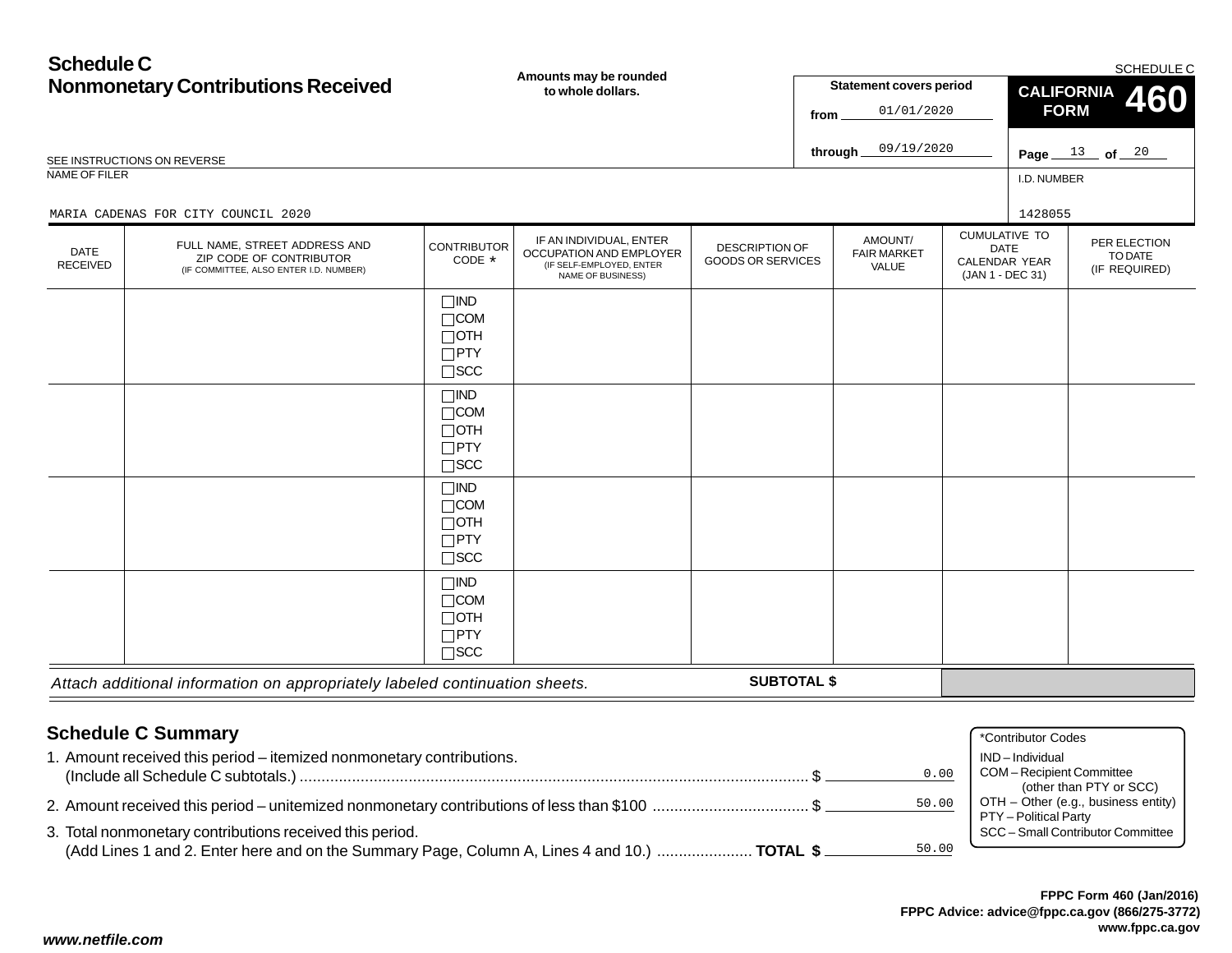| <b>Schedule E</b>                   | Amounts may be rounded | Statement covers period | SCHEDULE E                                                                            |
|-------------------------------------|------------------------|-------------------------|---------------------------------------------------------------------------------------|
| <b>Payments Made</b>                | to whole dollars.      | 01/01/2020<br>from      | $\left  \begin{array}{cc} \text{CALIFORNIA} & 460 \end{array} \right $<br><b>FORM</b> |
| SEE INSTRUCTIONS ON REVERSE         |                        | 09/19/2020<br>through _ | of $\_\,\_20$<br>Page $14$                                                            |
| NAME OF FILER                       |                        |                         | I.D. NUMBER                                                                           |
| MARIA CADENAS FOR CITY COUNCIL 2020 |                        |                         | 1428055                                                                               |

**CODES:** If one of the following codes accurately describes the payment, you may enter the code. Otherwise, describe the payment.

| <b>CMP</b> | campaign paraphernalia/misc.                                  | <b>MBR</b> | member communications                     |      | RAD radio airtime and production costs                    |
|------------|---------------------------------------------------------------|------------|-------------------------------------------|------|-----------------------------------------------------------|
|            | CNS campaign consultants                                      | MTG.       | meetings and appearances                  | RFD. | returned contributions                                    |
|            | CTB contribution (explain nonmonetary)*                       | OFC        | office expenses                           |      | SAL campaign workers' salaries                            |
|            | CVC civic donations                                           | PET        | petition circulating                      | TEL  | t.v. or cable airtime and production costs                |
| FIL        | candidate filing/ballot fees                                  | PHO        | phone banks                               | TRC  | candidate travel, lodging, and meals                      |
|            | FND fundraising events                                        | POL        | polling and survey research               |      | TRS staff/spouse travel, lodging, and meals               |
| IND.       | independent expenditure supporting/opposing others (explain)* | POS        | postage, delivery and messenger services  | TSF  | transfer between committees of the same candidate/sponsor |
|            | LEG legal defense                                             | PRO.       | professional services (legal, accounting) |      | VOT voter registration                                    |
| LП         | campaign literature and mailings                              | PRT        | print ads                                 |      | WEB information technology costs (internet, e-mail)       |

| NAME AND ADDRESS OF PAYEE<br>(IF COMMITTEE, ALSO ENTER I.D. NUMBER)                                  | CODE | OR.<br><b>DESCRIPTION OF PAYMENT</b> |                    | <b>AMOUNT PAID</b> |
|------------------------------------------------------------------------------------------------------|------|--------------------------------------|--------------------|--------------------|
| Community Printers<br>Santa Cruz, CA 95062                                                           | LIT  | Postcards                            |                    | 488.82             |
| C&I Consulting<br>Santa Barbara, CA 93101-2255                                                       | CNS  | Consultant on 460 form reporting     |                    | 187.50             |
| County of Santa Cruz<br>Santa Cruz, CA 95060                                                         | FIL  | Candidate Statement Fee              |                    | 1,678.00           |
| * Payments that are contributions or independent expenditures must also be summarized on Schedule D. |      |                                      | <b>SUBTOTAL \$</b> | 2,354.32           |

## **Schedule E Summary**

|                                                                                                                              | 6,385.86 |
|------------------------------------------------------------------------------------------------------------------------------|----------|
|                                                                                                                              | 50.00    |
|                                                                                                                              | 0.00     |
| 4. Total payments made this period. (Add Lines 1, 2, and 3. Enter here and on the Summary Page, Column A, Line 6.)  TOTAL \$ | 6,435.86 |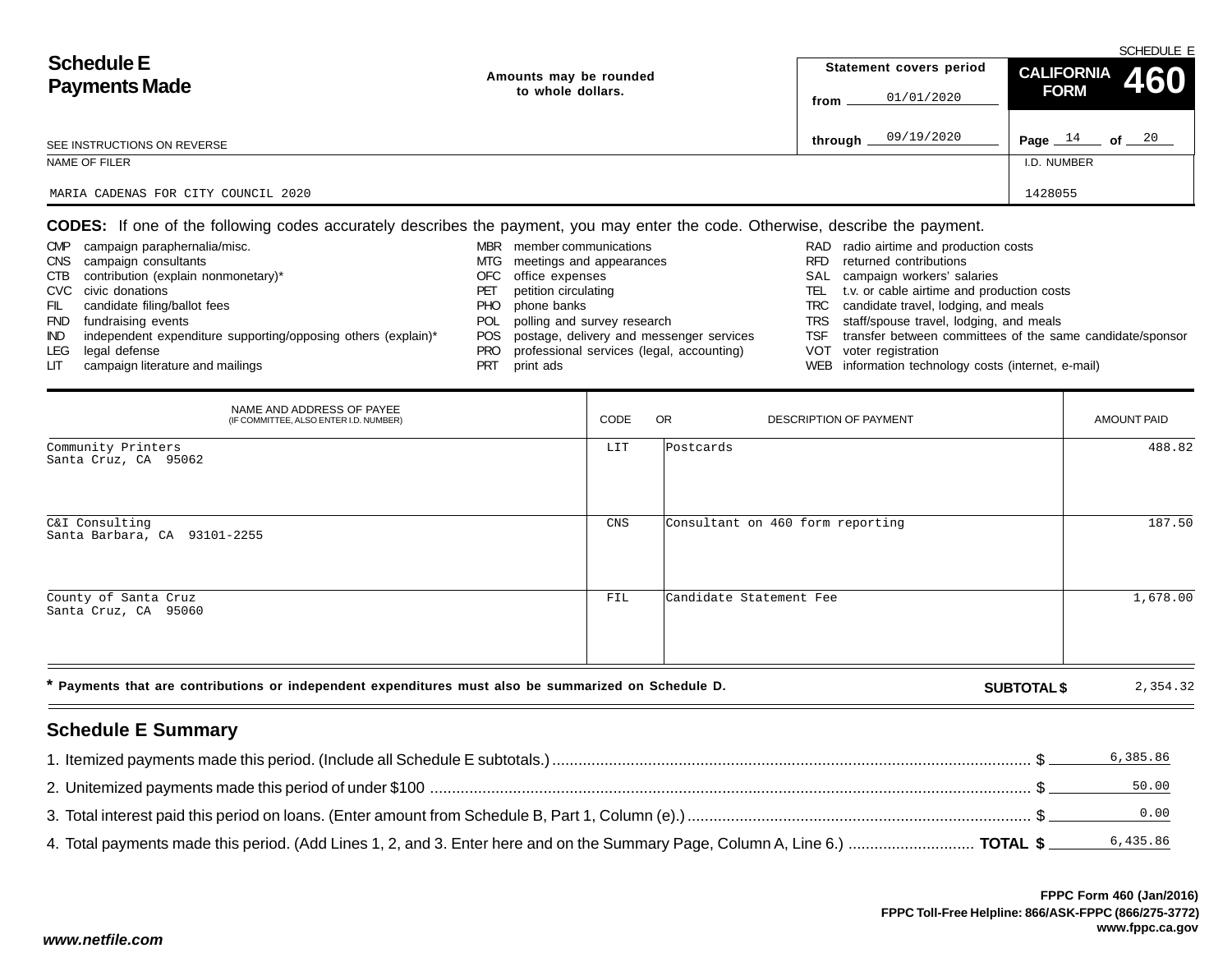| <b>Schedule E</b><br>(Continuation Sheet)<br><b>Payments Made</b><br>SEE INSTRUCTIONS ON REVERSE<br>NAME OF FILER<br>MARIA CADENAS FOR CITY COUNCIL 2020                                                                                                                                                                                                                                                                                                                                                          | Amounts may be rounded<br>to whole dollars.                                                                                                                                                                                                             |            |                                                                                       | <b>Statement covers period</b><br>01/01/2020<br>from<br>09/19/2020<br>through.                                                                                                                                                                                                                                                                                        | SCHEDULE E (CONT.)<br><b>CALIFORNIA</b><br>460<br><b>FORM</b><br>Page $15$ of $20$<br>I.D. NUMBER<br>1428055 |                  |
|-------------------------------------------------------------------------------------------------------------------------------------------------------------------------------------------------------------------------------------------------------------------------------------------------------------------------------------------------------------------------------------------------------------------------------------------------------------------------------------------------------------------|---------------------------------------------------------------------------------------------------------------------------------------------------------------------------------------------------------------------------------------------------------|------------|---------------------------------------------------------------------------------------|-----------------------------------------------------------------------------------------------------------------------------------------------------------------------------------------------------------------------------------------------------------------------------------------------------------------------------------------------------------------------|--------------------------------------------------------------------------------------------------------------|------------------|
| <b>CODES:</b> If one of the following codes accurately describes the payment, you may enter the code. Otherwise, describe the payment.<br>campaign paraphernalia/misc.<br>CMP<br>campaign consultants<br>CNS<br>contribution (explain nonmonetary)*<br>CTB<br>civic donations<br><b>CVC</b><br>candidate filing/ballot fees<br>FIL<br>fundraising events<br><b>FND</b><br>independent expenditure supporting/opposing others (explain)*<br>IND<br>legal defense<br>LEG<br>LIТ<br>campaign literature and mailings | MBR member communications<br>MTG.<br>meetings and appearances<br>office expenses<br>OFC<br>petition circulating<br>PET<br>phone banks<br><b>PHO</b><br>polling and survey research<br><b>POL</b><br><b>POS</b><br><b>PRO</b><br><b>PRT</b><br>print ads |            | postage, delivery and messenger services<br>professional services (legal, accounting) | RAD radio airtime and production costs<br><b>RFD</b><br>returned contributions<br>campaign workers' salaries<br>SAL<br>t.v. or cable airtime and production costs<br>TEL.<br>TRC<br>candidate travel, lodging, and meals<br>staff/spouse travel, lodging, and meals<br>TRS<br>TSF<br>voter registration<br>VOT<br>WEB information technology costs (internet, e-mail) | transfer between committees of the same candidate/sponsor                                                    |                  |
| NAME AND ADDRESS OF PAYEE<br>(IF COMMITTEE, ALSO ENTER I.D. NUMBER)                                                                                                                                                                                                                                                                                                                                                                                                                                               |                                                                                                                                                                                                                                                         | CODE       | OR.                                                                                   | DESCRIPTION OF PAYMENT                                                                                                                                                                                                                                                                                                                                                | <b>AMOUNT PAID</b>                                                                                           |                  |
| Political Data Inc<br>Norwalk, CA 90652<br>Community Printers<br>Santa Cruz, CA 95062                                                                                                                                                                                                                                                                                                                                                                                                                             |                                                                                                                                                                                                                                                         | PRO<br>LIT | Voter Information Data<br>Campaign Yard signs                                         |                                                                                                                                                                                                                                                                                                                                                                       |                                                                                                              | 500.00<br>849.97 |
| Community Television of Santa Cruz County<br>Santa Cruz, CA 95062                                                                                                                                                                                                                                                                                                                                                                                                                                                 |                                                                                                                                                                                                                                                         | OFC        |                                                                                       |                                                                                                                                                                                                                                                                                                                                                                       |                                                                                                              | 177.00           |
| ActBlue<br>West Somerville, MA 02144                                                                                                                                                                                                                                                                                                                                                                                                                                                                              |                                                                                                                                                                                                                                                         | PRO        |                                                                                       | Fee to process Donations for August 2020                                                                                                                                                                                                                                                                                                                              |                                                                                                              | 77.21            |
| ActBlue<br>West Somerville, MA 02144                                                                                                                                                                                                                                                                                                                                                                                                                                                                              |                                                                                                                                                                                                                                                         | PRO        |                                                                                       |                                                                                                                                                                                                                                                                                                                                                                       |                                                                                                              | 127.36           |
| * Payments that are contributions or independent expenditures must also be summarized on Schedule D.                                                                                                                                                                                                                                                                                                                                                                                                              |                                                                                                                                                                                                                                                         |            |                                                                                       |                                                                                                                                                                                                                                                                                                                                                                       | <b>SUBTOTAL \$</b><br>1,731.54                                                                               |                  |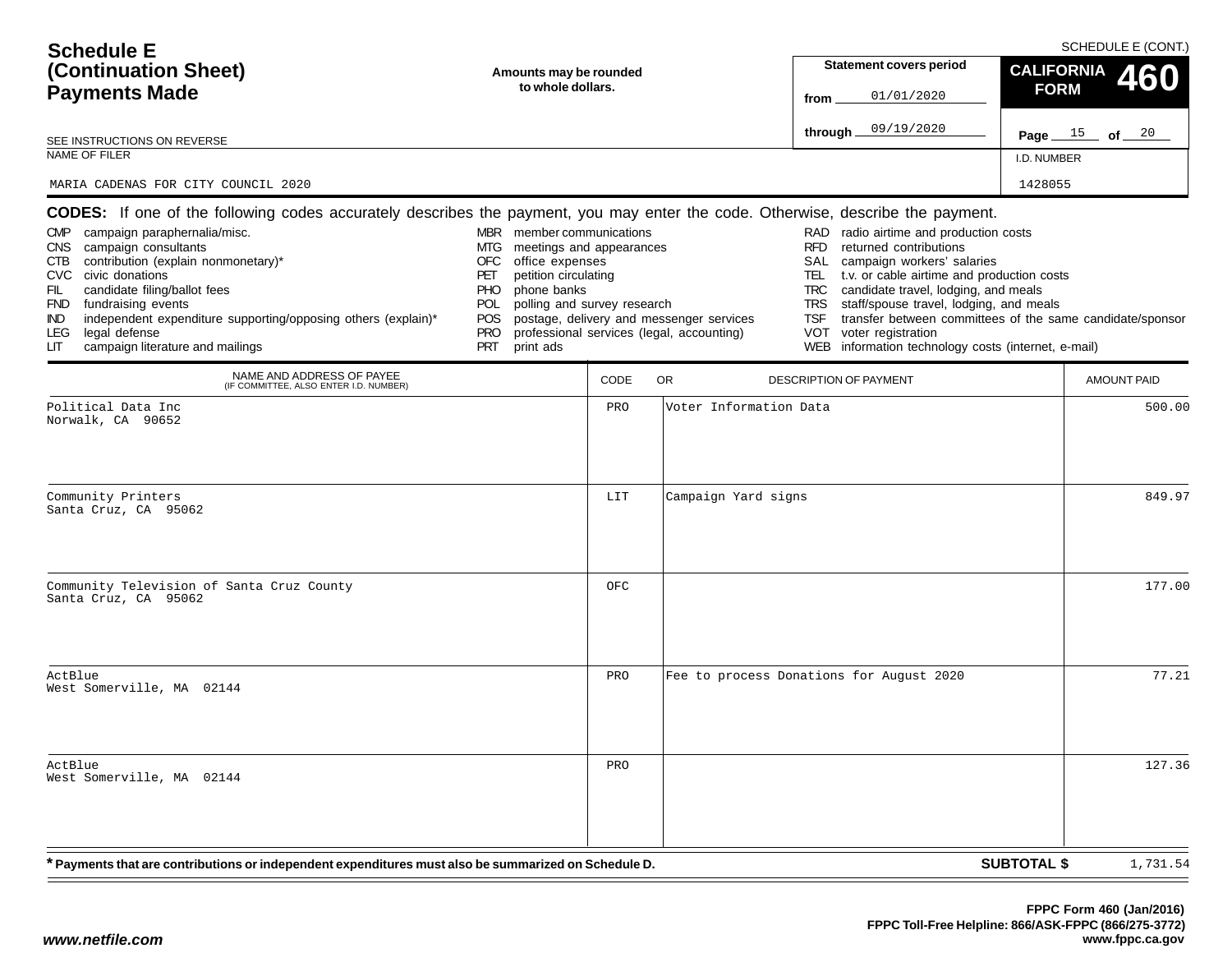| <b>Schedule E</b>                                                                                                                                                                                                                                                                                                                                                                                                                                                                                            |                                                                                                                                                                                                                                            |      |                                                                                       | SCHEDULE E (CONT.)                                                                                                                                                                                                                                                                                                                                                                     |                                                           |  |  |  |  |
|--------------------------------------------------------------------------------------------------------------------------------------------------------------------------------------------------------------------------------------------------------------------------------------------------------------------------------------------------------------------------------------------------------------------------------------------------------------------------------------------------------------|--------------------------------------------------------------------------------------------------------------------------------------------------------------------------------------------------------------------------------------------|------|---------------------------------------------------------------------------------------|----------------------------------------------------------------------------------------------------------------------------------------------------------------------------------------------------------------------------------------------------------------------------------------------------------------------------------------------------------------------------------------|-----------------------------------------------------------|--|--|--|--|
| (Continuation Sheet)                                                                                                                                                                                                                                                                                                                                                                                                                                                                                         | Amounts may be rounded                                                                                                                                                                                                                     |      |                                                                                       | <b>Statement covers period</b>                                                                                                                                                                                                                                                                                                                                                         | <b>CALIFORNIA</b><br>60                                   |  |  |  |  |
| <b>Payments Made</b>                                                                                                                                                                                                                                                                                                                                                                                                                                                                                         | to whole dollars.                                                                                                                                                                                                                          |      |                                                                                       | 01/01/2020<br>from                                                                                                                                                                                                                                                                                                                                                                     | <b>FORM</b>                                               |  |  |  |  |
| SEE INSTRUCTIONS ON REVERSE                                                                                                                                                                                                                                                                                                                                                                                                                                                                                  |                                                                                                                                                                                                                                            |      |                                                                                       | 09/19/2020<br>through                                                                                                                                                                                                                                                                                                                                                                  | $\frac{16}{ }$ of 20<br>Page _                            |  |  |  |  |
| NAME OF FILER                                                                                                                                                                                                                                                                                                                                                                                                                                                                                                |                                                                                                                                                                                                                                            |      |                                                                                       |                                                                                                                                                                                                                                                                                                                                                                                        | I.D. NUMBER                                               |  |  |  |  |
| MARIA CADENAS FOR CITY COUNCIL 2020                                                                                                                                                                                                                                                                                                                                                                                                                                                                          |                                                                                                                                                                                                                                            |      |                                                                                       |                                                                                                                                                                                                                                                                                                                                                                                        | 1428055                                                   |  |  |  |  |
| <b>CODES:</b> If one of the following codes accurately describes the payment, you may enter the code. Otherwise, describe the payment.<br>CMP campaign paraphernalia/misc.<br>campaign consultants<br>CNS<br>contribution (explain nonmonetary)*<br>CTB<br>CVC civic donations<br>candidate filing/ballot fees<br>FIL.<br>fundraising events<br><b>FND</b><br>independent expenditure supporting/opposing others (explain)*<br><b>IND</b><br>legal defense<br>LEG.<br>campaign literature and mailings<br>LГ | MBR member communications<br>MTG<br>meetings and appearances<br><b>OFC</b><br>office expenses<br>petition circulating<br>PET<br>phone banks<br>PHO<br>polling and survey research<br>POL.<br>POS.<br><b>PRO</b><br><b>PRT</b><br>print ads |      | postage, delivery and messenger services<br>professional services (legal, accounting) | RAD radio airtime and production costs<br>returned contributions<br><b>RFD</b><br>SAL<br>campaign workers' salaries<br>t.v. or cable airtime and production costs<br>TEL.<br>candidate travel, lodging, and meals<br>TRC<br>staff/spouse travel, lodging, and meals<br><b>TRS</b><br>TSF<br><b>VOT</b><br>voter registration<br>information technology costs (internet, e-mail)<br>WEB | transfer between committees of the same candidate/sponsor |  |  |  |  |
| NAME AND ADDRESS OF PAYEE<br>(IF COMMITTEE, ALSO ENTER I.D. NUMBER)                                                                                                                                                                                                                                                                                                                                                                                                                                          |                                                                                                                                                                                                                                            | CODE | <b>OR</b>                                                                             | <b>DESCRIPTION OF PAYMENT</b>                                                                                                                                                                                                                                                                                                                                                          | <b>AMOUNT PAID</b>                                        |  |  |  |  |
| <b>USPS</b><br>Santa Cruz, CA 95060                                                                                                                                                                                                                                                                                                                                                                                                                                                                          |                                                                                                                                                                                                                                            | POS  |                                                                                       |                                                                                                                                                                                                                                                                                                                                                                                        | 350.00                                                    |  |  |  |  |
|                                                                                                                                                                                                                                                                                                                                                                                                                                                                                                              |                                                                                                                                                                                                                                            |      |                                                                                       |                                                                                                                                                                                                                                                                                                                                                                                        |                                                           |  |  |  |  |
| Political Data Inc<br>Norwalk, CA 90652                                                                                                                                                                                                                                                                                                                                                                                                                                                                      |                                                                                                                                                                                                                                            | PRO  | Voter Information Data                                                                |                                                                                                                                                                                                                                                                                                                                                                                        | 900.00                                                    |  |  |  |  |
| USPS<br>Santa Cruz, CA 95060                                                                                                                                                                                                                                                                                                                                                                                                                                                                                 |                                                                                                                                                                                                                                            | POS  | Postcard stamps                                                                       |                                                                                                                                                                                                                                                                                                                                                                                        | 700.00                                                    |  |  |  |  |
| <b>USPS</b><br>Santa Cruz, CA 95060                                                                                                                                                                                                                                                                                                                                                                                                                                                                          |                                                                                                                                                                                                                                            | POS  | Postcard Stamps                                                                       |                                                                                                                                                                                                                                                                                                                                                                                        | 350.00                                                    |  |  |  |  |
| * Payments that are contributions or independent expenditures must also be summarized on Schedule D.                                                                                                                                                                                                                                                                                                                                                                                                         |                                                                                                                                                                                                                                            |      |                                                                                       |                                                                                                                                                                                                                                                                                                                                                                                        | <b>SUBTOTAL \$</b><br>2,300.00                            |  |  |  |  |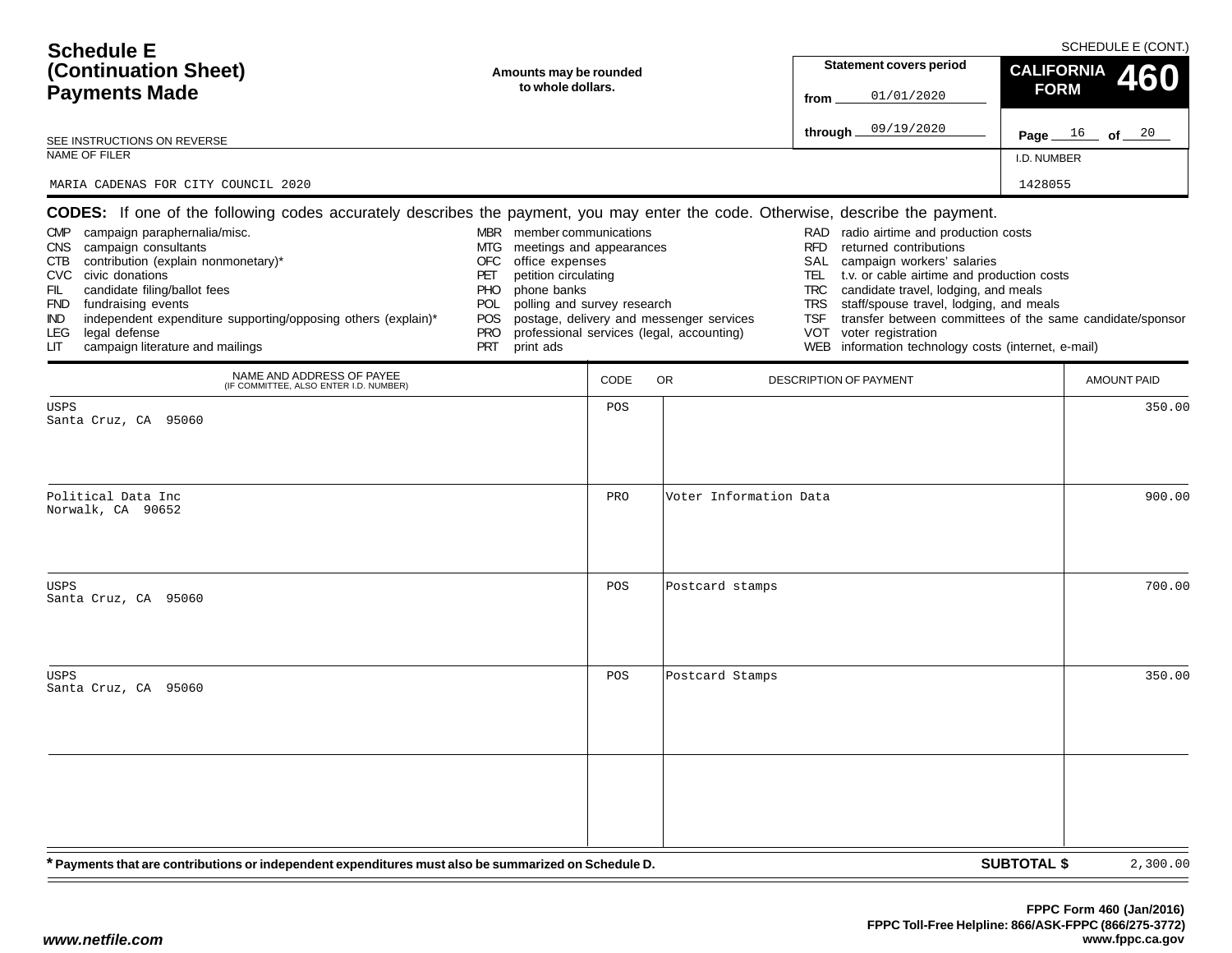SCHEDULE F

| <b>Schedule F</b><br><b>Accrued Expenses (Unpaid Bills)</b>                                                                                                                                                                                                                                                                                                                                                                                                                                                   | Amounts may be rounded<br>to whole dollars.                                                                                                                                                                                                                                                                                                      |                                                                         | <b>Statement covers period</b><br>01/01/2020<br>from<br>09/19/2020<br>through                                                                                                                             |                                                                                                                                                                                  | <b>CALIFORNIA</b><br><b>FORM</b><br>Page $17$<br>of $20$               |
|---------------------------------------------------------------------------------------------------------------------------------------------------------------------------------------------------------------------------------------------------------------------------------------------------------------------------------------------------------------------------------------------------------------------------------------------------------------------------------------------------------------|--------------------------------------------------------------------------------------------------------------------------------------------------------------------------------------------------------------------------------------------------------------------------------------------------------------------------------------------------|-------------------------------------------------------------------------|-----------------------------------------------------------------------------------------------------------------------------------------------------------------------------------------------------------|----------------------------------------------------------------------------------------------------------------------------------------------------------------------------------|------------------------------------------------------------------------|
| SEE INSTRUCTIONS ON REVERSE                                                                                                                                                                                                                                                                                                                                                                                                                                                                                   |                                                                                                                                                                                                                                                                                                                                                  |                                                                         |                                                                                                                                                                                                           |                                                                                                                                                                                  |                                                                        |
| <b>NAME OF FILER</b>                                                                                                                                                                                                                                                                                                                                                                                                                                                                                          |                                                                                                                                                                                                                                                                                                                                                  |                                                                         |                                                                                                                                                                                                           |                                                                                                                                                                                  | I.D. NUMBER                                                            |
| MARIA CADENAS FOR CITY COUNCIL 2020                                                                                                                                                                                                                                                                                                                                                                                                                                                                           |                                                                                                                                                                                                                                                                                                                                                  |                                                                         |                                                                                                                                                                                                           |                                                                                                                                                                                  | 1428055                                                                |
| <b>CODES:</b> If one of the following codes accurately describes the payment, you may enter the code. Otherwise, describe the payment.<br>campaign paraphernalia/misc.<br><b>CMP</b><br>campaign consultants<br>CNS<br>contribution (explain nonmonetary)*<br>CTB<br>civic donations<br>CVC.<br>FIL<br>candidate filing/ballot fees<br>fundraising events<br>FND<br>independent expenditure supporting/opposing others (explain)*<br>IND.<br>legal defense<br>LEG.<br>campaign literature and mailings<br>LIТ | MBR member communications<br>MTG.<br>meetings and appearances<br>office expenses<br>OFC<br>petition circulating<br>PET<br><b>PHO</b><br>phone banks<br><b>POL</b><br>polling and survey research<br>postage, delivery and messenger services<br><b>POS</b><br><b>PRO</b><br>professional services (legal, accounting)<br><b>PRT</b><br>print ads |                                                                         | RAD radio airtime and production costs<br>RFD<br>returned contributions<br>SAL<br>campaign workers' salaries<br>TEL.<br><b>TRC</b><br><b>TRS</b><br><b>TSF</b><br>VOT<br>voter registration<br><b>WEB</b> | t.v. or cable airtime and production costs<br>candidate travel, lodging, and meals<br>staff/spouse travel, lodging, and meals<br>information technology costs (internet, e-mail) | transfer between committees of the same candidate/sponsor              |
| NAME AND ADDRESS OF CREDITOR<br>(IF COMMITTEE, ALSO ENTER I.D. NUMBER)                                                                                                                                                                                                                                                                                                                                                                                                                                        | CODE OR<br><b>DESCRIPTION OF PAYMENT</b>                                                                                                                                                                                                                                                                                                         | (a)<br><b>OUTSTANDING</b><br><b>BALANCE BEGINNING</b><br>OF THIS PERIOD | (b)<br>AMOUNT INCURRED<br>THIS PERIOD                                                                                                                                                                     | (c)<br><b>AMOUNT PAID</b><br>THIS PERIOD<br>(ALSO REPORT ON E)                                                                                                                   | (d)<br><b>OUTSTANDING</b><br><b>BALANCE AT CLOSE</b><br>OF THIS PERIOD |
| American Express<br>Los Angeles, CA 90096                                                                                                                                                                                                                                                                                                                                                                                                                                                                     | POS                                                                                                                                                                                                                                                                                                                                              | 0.00                                                                    | 207.86                                                                                                                                                                                                    |                                                                                                                                                                                  | 0.00<br>207.86                                                         |
| American Express<br>Los Angeles, CA 90096                                                                                                                                                                                                                                                                                                                                                                                                                                                                     | PRO                                                                                                                                                                                                                                                                                                                                              | 0.00                                                                    | 117.70                                                                                                                                                                                                    |                                                                                                                                                                                  | 117.70<br>0.00                                                         |
| ActBlue<br>West Somerville, MA 02144                                                                                                                                                                                                                                                                                                                                                                                                                                                                          | PRO Fee to process Sep<br>donations up to the<br>19th                                                                                                                                                                                                                                                                                            | 0.00                                                                    | 19.95                                                                                                                                                                                                     |                                                                                                                                                                                  | 0.00<br>19.95                                                          |
| * Payments that are contributions or independent expenditures must also be<br>summarized on Schedule D.                                                                                                                                                                                                                                                                                                                                                                                                       | <b>SUBTOTALS \$</b>                                                                                                                                                                                                                                                                                                                              | 0.00\$                                                                  | $345.51$ \$                                                                                                                                                                                               |                                                                                                                                                                                  | 0.00\$<br>345.51                                                       |
| <b>Schedule F Summary</b><br>1. Total accrued expenses incurred this period. (Include all Schedule F, Column (b) subtotals for<br>2. Total accrued expenses paid this period. (Include all Schedule F, Column (c) subtotals for payments on                                                                                                                                                                                                                                                                   |                                                                                                                                                                                                                                                                                                                                                  |                                                                         |                                                                                                                                                                                                           |                                                                                                                                                                                  | 360.51                                                                 |
|                                                                                                                                                                                                                                                                                                                                                                                                                                                                                                               |                                                                                                                                                                                                                                                                                                                                                  |                                                                         |                                                                                                                                                                                                           |                                                                                                                                                                                  | 0.00                                                                   |
| 3. Net change this period. (Subtract Line 2 from Line 1. Enter the difference here and                                                                                                                                                                                                                                                                                                                                                                                                                        |                                                                                                                                                                                                                                                                                                                                                  |                                                                         |                                                                                                                                                                                                           |                                                                                                                                                                                  |                                                                        |

*www.netfile.com*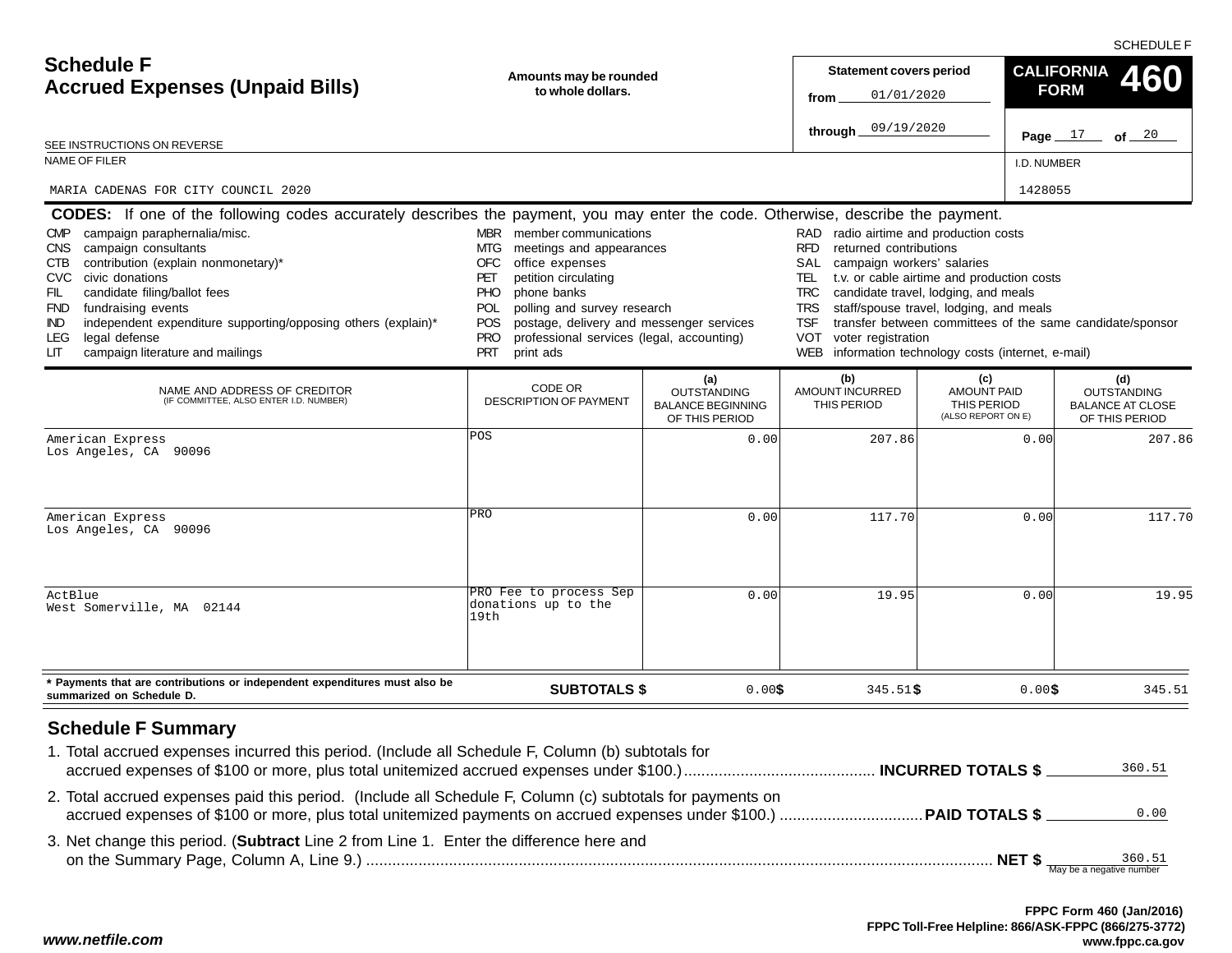SCHEDULE G

**Page** 18 of 20

**CALIFORNIA 460**

I.D. NUMBER

**FORM**

| <b>Schedule G</b>                               |
|-------------------------------------------------|
| Payments Made by an Agent or Independent        |
| <b>Contractor (on Behalf of This Committee)</b> |

**Amounts may be rounded to whole dollars.Statement covers period from**

SEE INSTRUCTIONS ON REVERSE

NAME OF FILER

MARIA CADENAS FOR CITY COUNCIL 20200 and  $1428055$ 

NAME OF AGENT OR INDEPENDENT CONTRACTOR

American Express

|     | <b>CODES:</b> If one of the following codes accurately describes the payment, you may enter the code. Otherwise, describe the payment. |            |                                              |      |                                             |
|-----|----------------------------------------------------------------------------------------------------------------------------------------|------------|----------------------------------------------|------|---------------------------------------------|
|     | CMP campaign paraphernalia/misc.                                                                                                       |            | MBR member communications                    |      | RAD radio airtime and production costs      |
|     | CNS campaign consultants                                                                                                               |            | MTG meetings and appearances                 | RFD. | returned contributions                      |
|     | CTB contribution (explain nonmonetary)*                                                                                                |            | OFC office expenses                          |      | SAL campaign workers' salaries              |
|     | CVC civic donations                                                                                                                    | <b>PET</b> | petition circulating                         | TEL. | t.v. or cable airtime and production cos    |
| FIL | candidate filing/ballot fees                                                                                                           |            | PHO phone banks                              |      | TRC candidate travel, lodging, and meals    |
|     | FND fundraising events                                                                                                                 |            | POL polling and survey research              |      | TRS staff/spouse travel, lodging, and meals |
|     | IND independent expenditure supporting/opposing others (explain)*                                                                      |            | POS postage, delivery and messenger services |      | TSF transfer between committees of the same |

PRT print ads

- IND independent expenditure supporting/opposing others (explain)\*
- LEG legal defense
- LIT campaign literature and mailings

01/01/2020

- TSF transfer between committees of the same candidate/sponsor
- VOT voter registration
- WEB information technology costs (internet, e-mail)

**\* Payments that are contributions or independent expenditures must also be summarized on Schedule D.**

| NAME AND ADDRESS OF PAYEE OR CREDITOR<br>(IF COMMITTEE, ALSO ENTER I.D. NUMBER) | CODE | OR | DESCRIPTION OF PAYMENT |           | AMOUNT PAID |
|---------------------------------------------------------------------------------|------|----|------------------------|-----------|-------------|
| Office Depot<br>Santa Cruz, CA 95060                                            | POS  |    |                        |           | 207.86      |
| Political Data Inc<br>Norwalk, CA 90652                                         | PRO  |    |                        |           | 117.70      |
|                                                                                 |      |    |                        |           |             |
|                                                                                 |      |    |                        |           |             |
| Attach additional information on appropriately labeled continuation sheets.     |      |    |                        | TOTAL* \$ | 325.56      |

PRO professional services (legal, accounting)

*\* Do not transfer to any other schedule or to the Summary Page. This total may not equal the amount paid to the agent or independent contractor as reported on Schedule E.*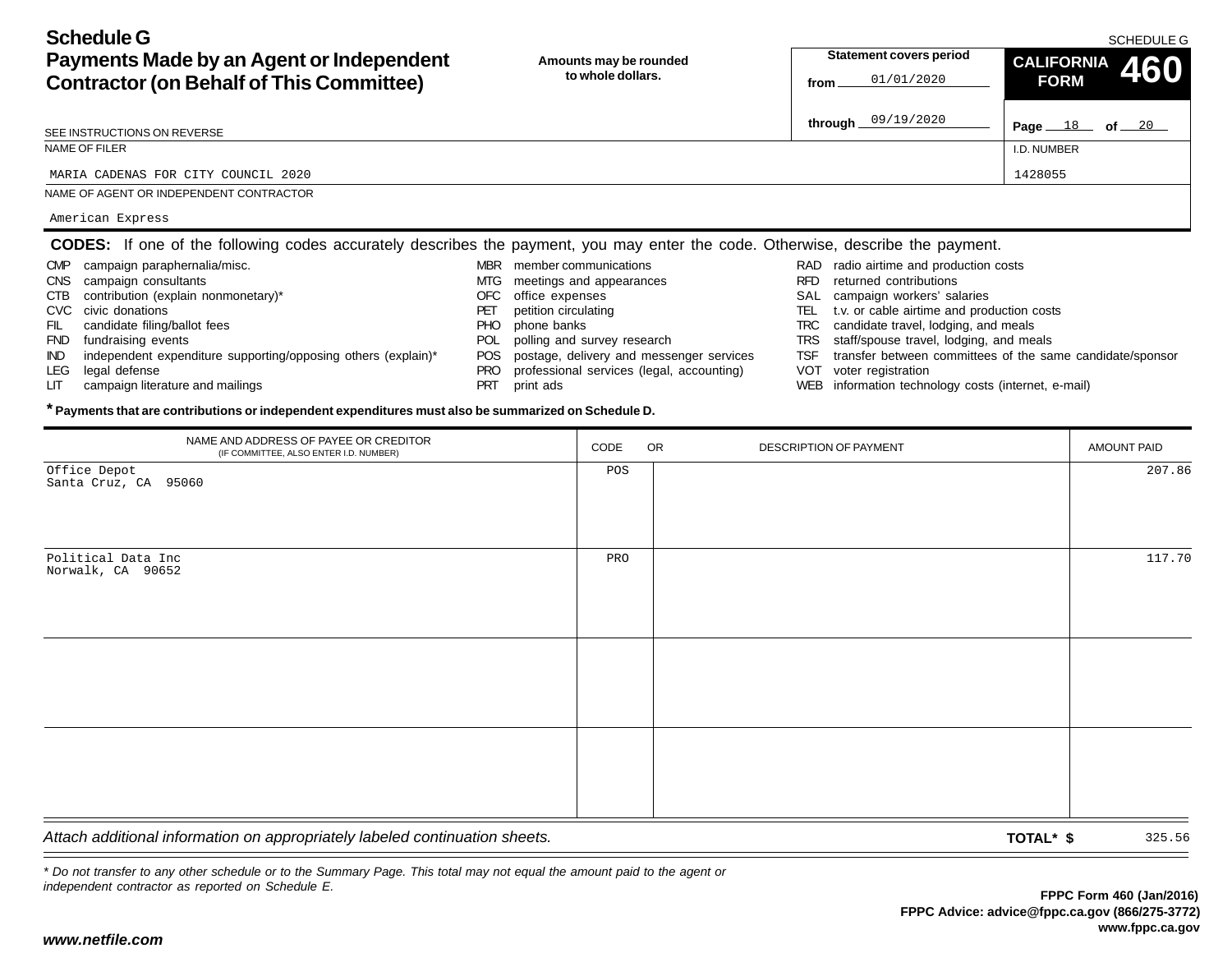## **Schedule IMiscellaneous Increase**

|                             | <b>Miscellaneous Increases to Cash</b>                                    | Amounts may be rounded<br>to whole dollars. | <b>Statement covers period</b><br>01/01/2020<br>from        | CALIFORNIA 460<br><b>FORM</b> |  |
|-----------------------------|---------------------------------------------------------------------------|---------------------------------------------|-------------------------------------------------------------|-------------------------------|--|
| SEE INSTRUCTIONS ON REVERSE |                                                                           |                                             | 09/19/2020<br>through _                                     | Page $19$ of $20$             |  |
| NAME OF FILER               |                                                                           |                                             |                                                             | I.D. NUMBER                   |  |
|                             | MARIA CADENAS FOR CITY COUNCIL 2020                                       |                                             |                                                             | 1428055                       |  |
| <b>DATE</b><br>RECEIVED     | FULL NAME AND ADDRESS OF SOURCE<br>(IF COMMITTEE, ALSO ENTER I.D. NUMBER) |                                             | <b>DESCRIPTION OF RECEIPT</b>                               |                               |  |
| 02/03/2020                  | Jan Shirchild<br>Watsonville, CA 95076                                    | Senate 2020                                 | ****TRANSFER*** 8/28/2020 Maria Cadenas for<br>FPPC#1420683 | 100.00                        |  |

| 02/03/2020 | Jan Shirchild<br>Watsonville, CA 95076    | ****TRANSFER*** 8/28/2020 Maria Cadenas for<br>Senate 2020 FPPC#1420683 | 100.00 |
|------------|-------------------------------------------|-------------------------------------------------------------------------|--------|
| 02/07/2020 | Elizabeth Tulasi<br>Los Angeles, CA 90016 | *****TRANSFER*** 8/6/2020 Maria Cadenas for<br>Senate 2020 FPPC#1420683 | 100.00 |
| 02/19/2020 | Stephen Padgett<br>Marina, CA 93933       | ****TRANSFER*** 8/6/2020 Maria Cadenas for<br>Senate 2020 FPPC#1420683  | 100.00 |
| 02/20/2020 | Anthony Bowen<br>Washington, DC 20009     | ****TRANSFER*** 8/6/2020 Maria Cadenas for<br>Senate 2020 FPPC#1420683  | 250.00 |
| 02/21/2020 | Llisel Solis<br>Gilroy, CA 95020          | ****TRANSFER*** 8/6/2020 Maria Cadenas for<br>Senate 2020 FPPC#1420683  | 100.00 |

| Attach additional information on appropriately labeled continuation sheets. | SUBTOTAL | 650.00 |
|-----------------------------------------------------------------------------|----------|--------|
|-----------------------------------------------------------------------------|----------|--------|

## **Schedule I Summary**

| 4. Total miscellaneous increases to cash this period. (Add Lines 1, 2, and 3. Enter here and on the |  |
|-----------------------------------------------------------------------------------------------------|--|

**FPPC Advice: advice@fppc.ca.gov (866/275-3772) www.fppc.ca.gov FPPC Form 460 (Jan/2016)**

SCHEDULE I